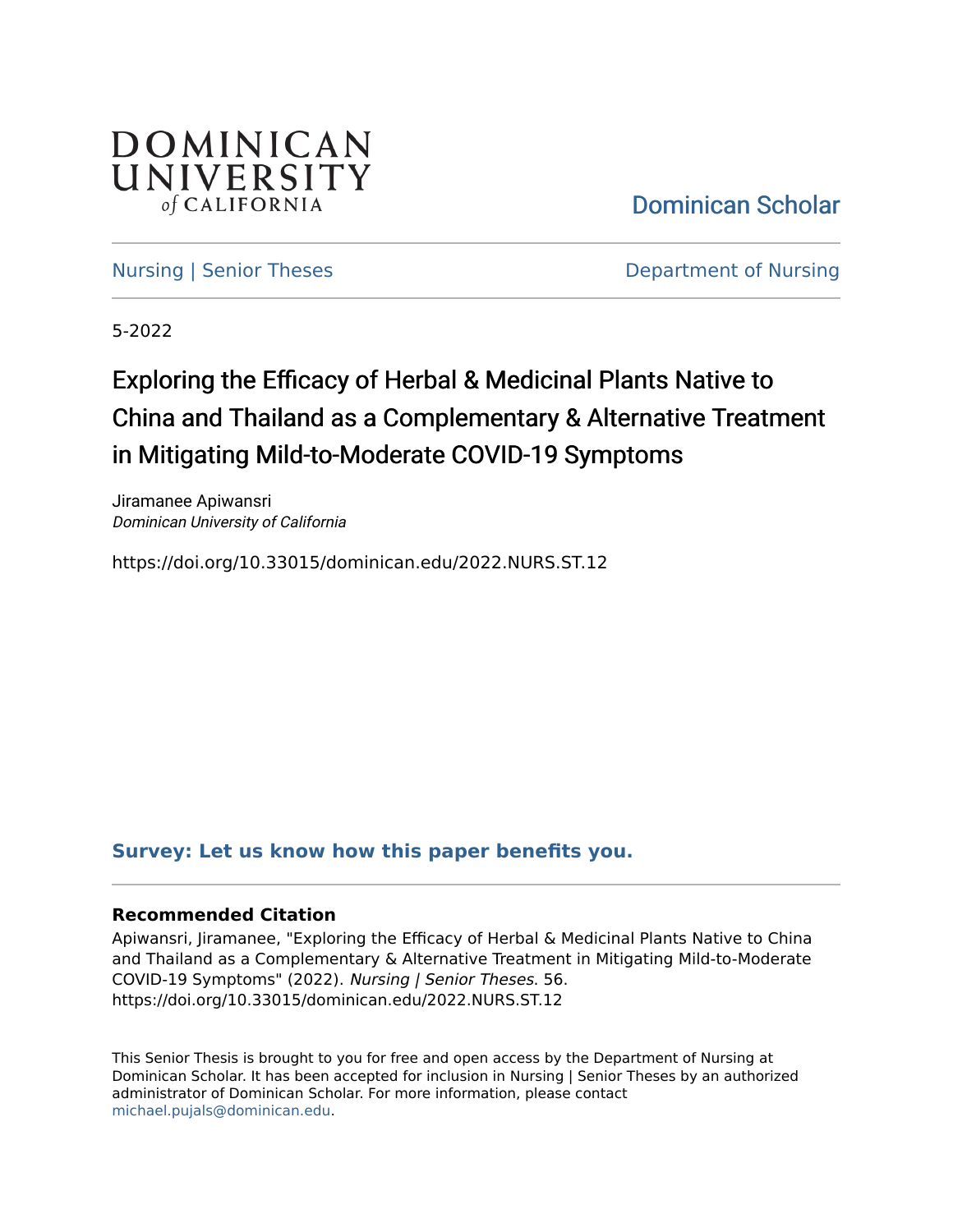## **Exploring the Efficacy of Herbal & Medicinal Plants Native to China and Thailand as a**

## **Complementary & Alternative Treatment in**

**Mitigating Mild-to-Moderate**

## **COVID-19 Symptoms**

By

Jiramanee Apiwansri

Dominican University of California

NURS 4500: Nursing Research and Senior Thesis

Dr. Patricia Rae Eileen Harris

December 10, 2021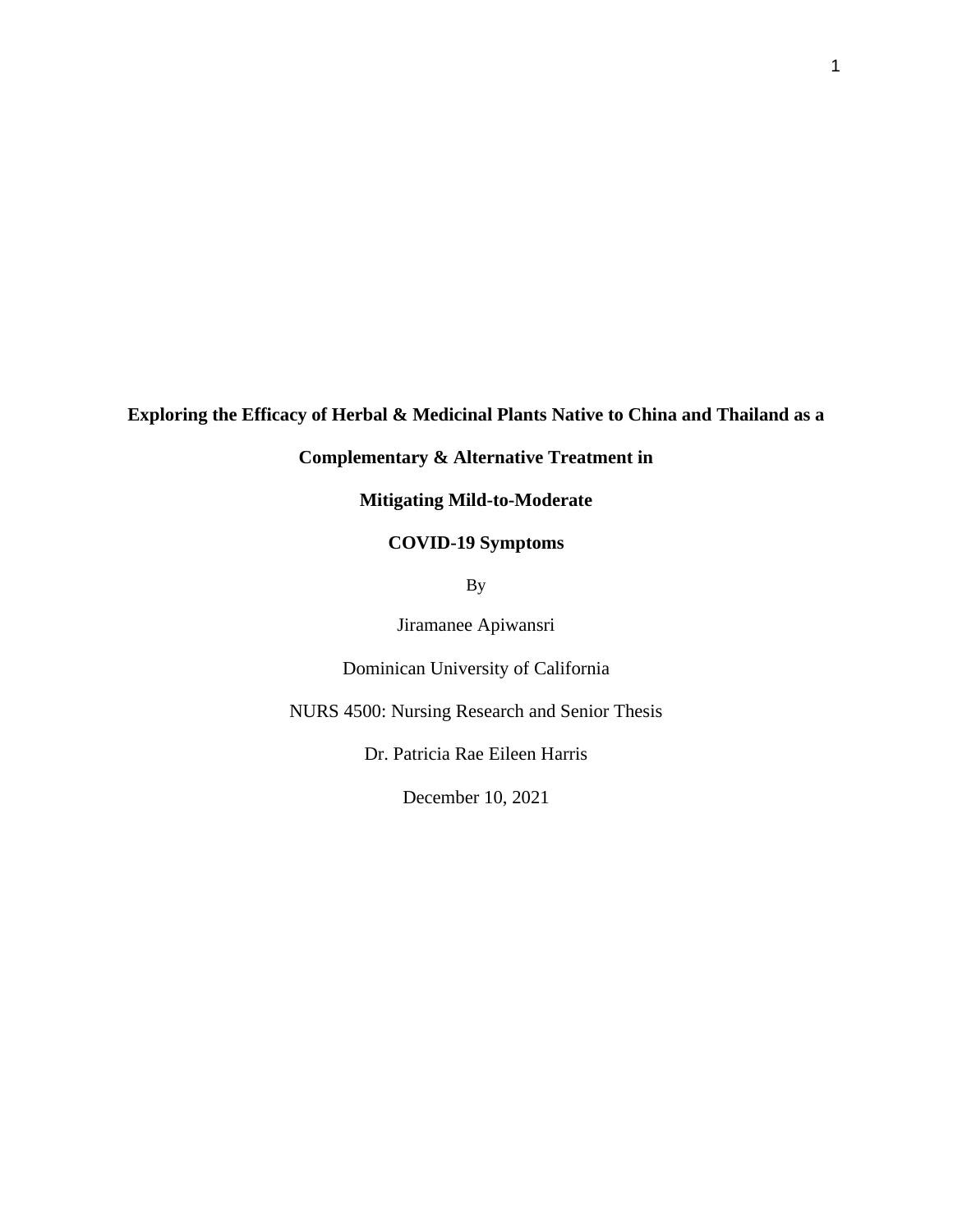## **Abstract**

## <span id="page-2-1"></span><span id="page-2-0"></span>**Background**

In December 2019, the World Health Organization (WHO) was informed of an outbreak of an unknown cause of pneumonia-like symptoms in residents concentrated in Wuhan, China; this marked the start of China's epidemic, which transformed into a pandemic affecting all continents of the world. The cause of the pneumonia-like symptoms was found to be due to the growth and development of the virus severe acute respiratory syndrome coronavirus 2 (SARS-CoV-2) which spreads through an infected person's respiratory droplets through activities such as talking, coughing, and sneezing. With COVID-19 vaccine manufacturers available worldwide, even the economically and technologically forward countries such as Thailand and China contain pockets of residents without access to the COVID-19 vaccine to this day.

## <span id="page-2-2"></span>**Objective**

This paper will examine the potential use of herbal and medicinal plants as a form of treatment in mitigating mild to moderate COVID-19 symptoms in diagnosed COVID-19 positive residents in Thailand and China.

## <span id="page-2-3"></span>**Methods**

A comprehensive literature review was performed using PubMed and references cited in UpToDate. Seven articles that focused on the topic were chosen for a narrative review. Based upon the research literature, a proposal for further mixed-method study is presented.

*Keywords*: Epidemic, pandemic, COVID-19, SARS-CoV-2, China, Thailand, complementary and alternative medicine, mild to moderate symptoms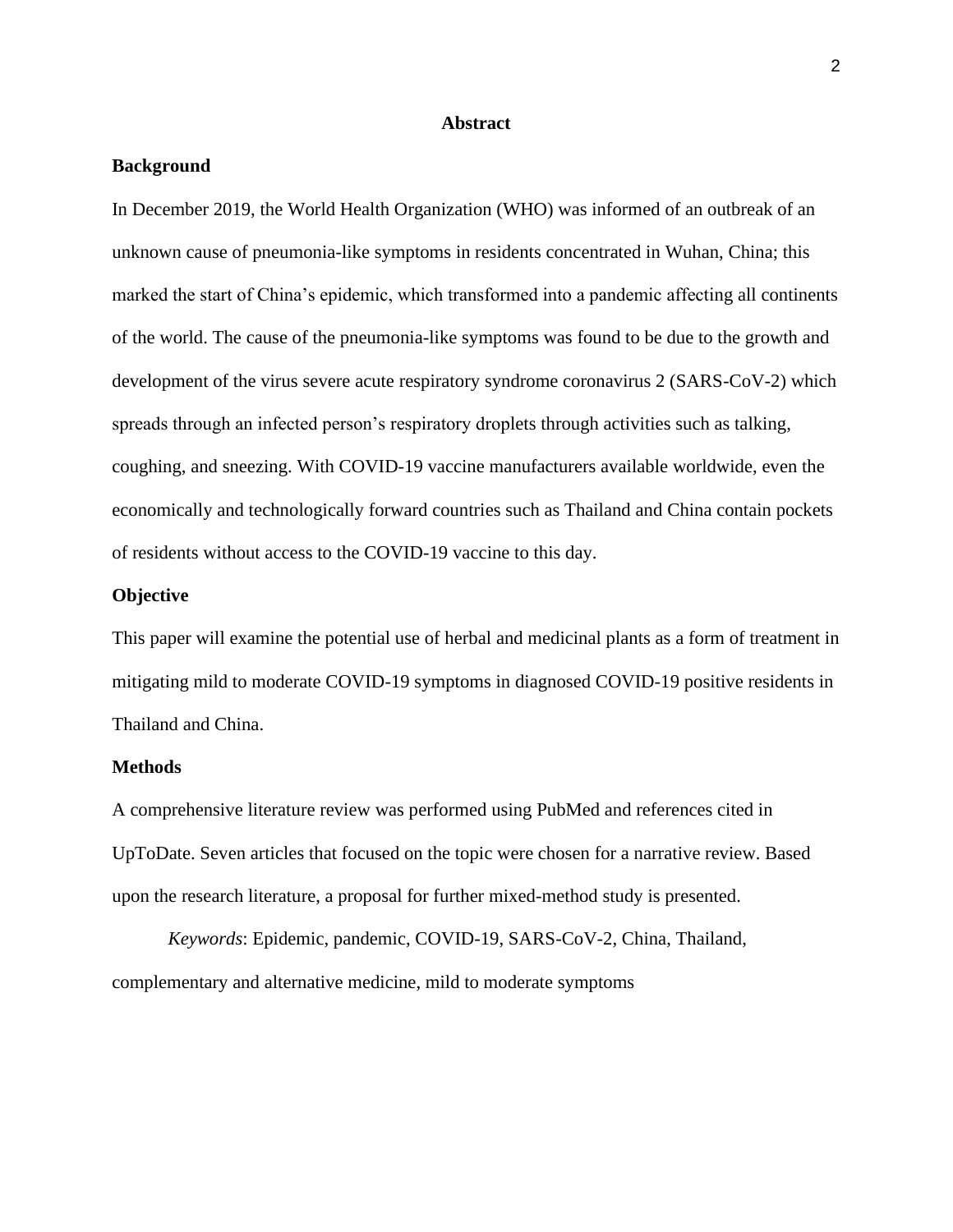## **Acknowledgments**

<span id="page-3-0"></span>This paper is dedicated to my classmates, friends, family, professors, and those who have impacted my life in the twenty years leading up to graduating nursing school with my Bachelor of Science in Nursing at Dominican University of California, while in respect to Thailand, the home country of my parents. Your wise words, constructive criticism, and strength have allowed me to push through these challenging, yet opportunity-filled four years which have pushed me to who I am today. The two people I would like to acknowledge the most are my sister and mother, Maytinee and Aranya. Additionally, I would like to mention my late father who always implemented the importance of education, was my number one supporter, and inspiration in becoming a registered nurse.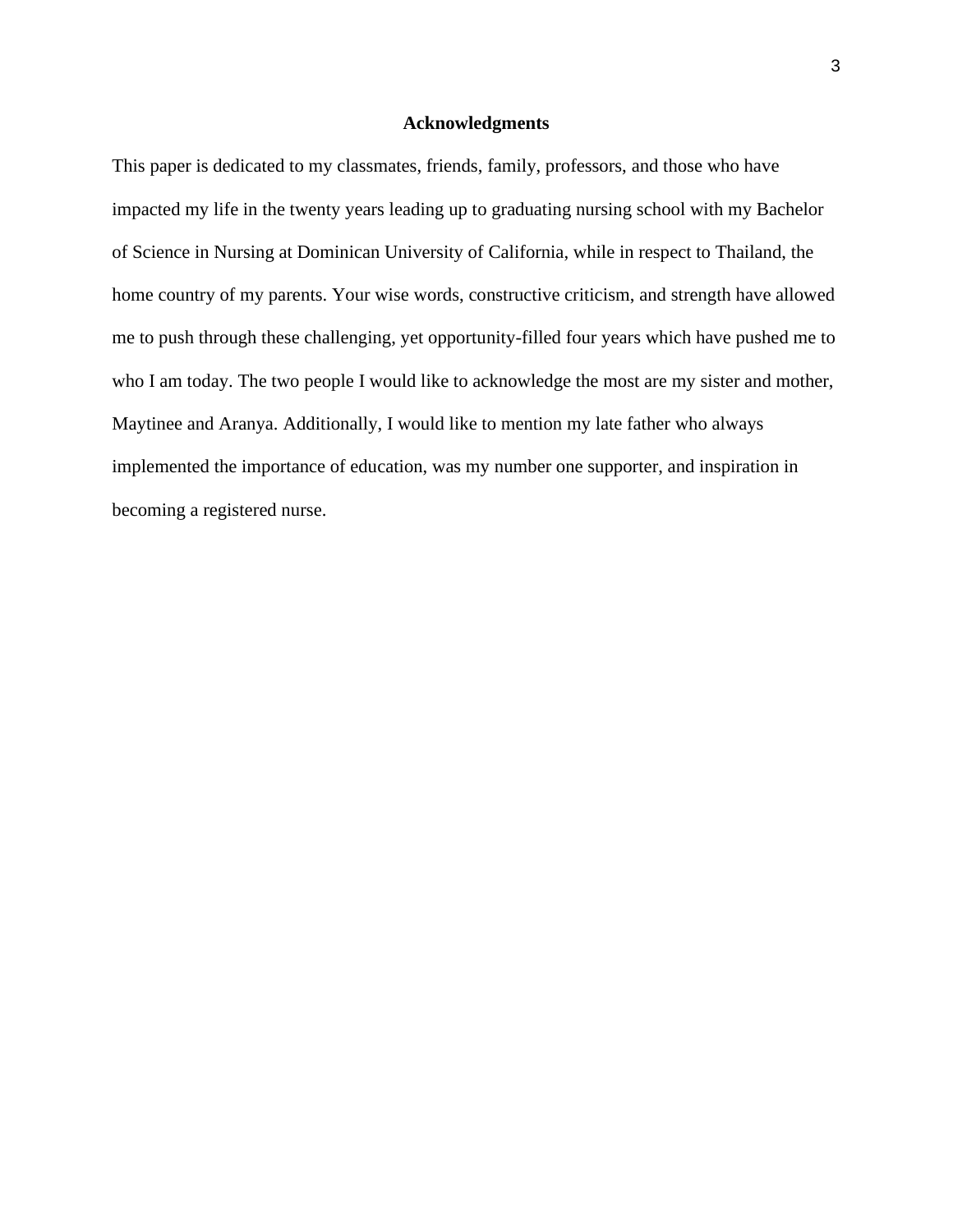| The Use of Herbal and Medicinal Plants Native to Thailand for Mitigating Mild to Moderate COVID- |
|--------------------------------------------------------------------------------------------------|
|                                                                                                  |
| Examining the Use of Integrative Medicine: Using Traditional Chinese Medicine Alongside Western  |
| Adaptations to Traditional Chinese Herbal Medicine for Use to Improve COVID-19 Patient           |
|                                                                                                  |
|                                                                                                  |
|                                                                                                  |
|                                                                                                  |
|                                                                                                  |
|                                                                                                  |
|                                                                                                  |
|                                                                                                  |
|                                                                                                  |
|                                                                                                  |
|                                                                                                  |
|                                                                                                  |
|                                                                                                  |

## **Table of Contents**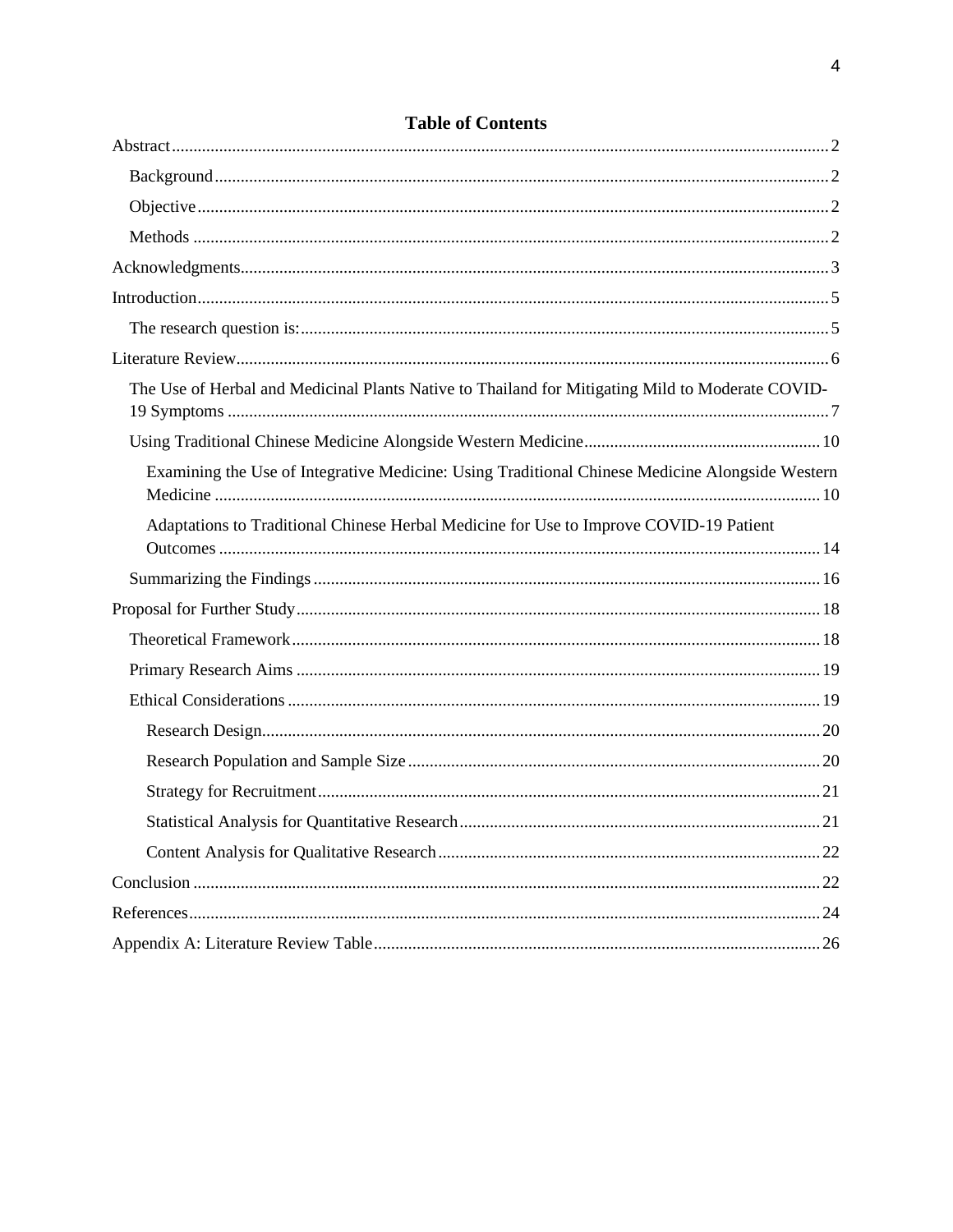### **Introduction**

<span id="page-5-0"></span>In December 2019, the World Health Organization (WHO) was informed of an outbreak of an unknown cause of pneumonia-like symptoms in Wuhan, China residents; this marked the start of China's epidemic, which in the blink of an eye transformed into a pandemic affecting all continents of the world (McIntosh et al., 2021). The cause of the pneumonia-like symptoms was due to the severe acute respiratory syndrome coronavirus 2 virus (SARS-CoV-2) which spreads through an infected person's respiratory droplets through activities such as talking, coughing, and sneezing. With these droplets being viable for up to a few days, the WHO emphasized the importance of maintaining a physical distance of at least six feet, wearing a facial covering over the nose and mouth, and strict hand hygiene as crucial steps in preventing the spread of coronavirus disease of 2019 (COVID-19).

Although a handful of vaccine manufacturers worldwide have surpassed the research and development phase and produced their formulated vaccine to combat the rapid spread of COVID-19, even the economically and technologically forward countries such as Thailand and China to this day contain pockets of residents without access to the COVID-19 vaccine. Therefore, the purpose of this literature review and proposal for further study is to explore the potential for Chinese and Thai herbal therapies to manage mild to moderate COVID-19 symptoms.

#### <span id="page-5-1"></span>**The research question is:**

What is the efficacy of native Thai and Chinese herbal and medicinal plants as a nonpharmacological intervention in mitigating mild-to-moderate COVID-19 symptoms for patients in China compared to Thailand?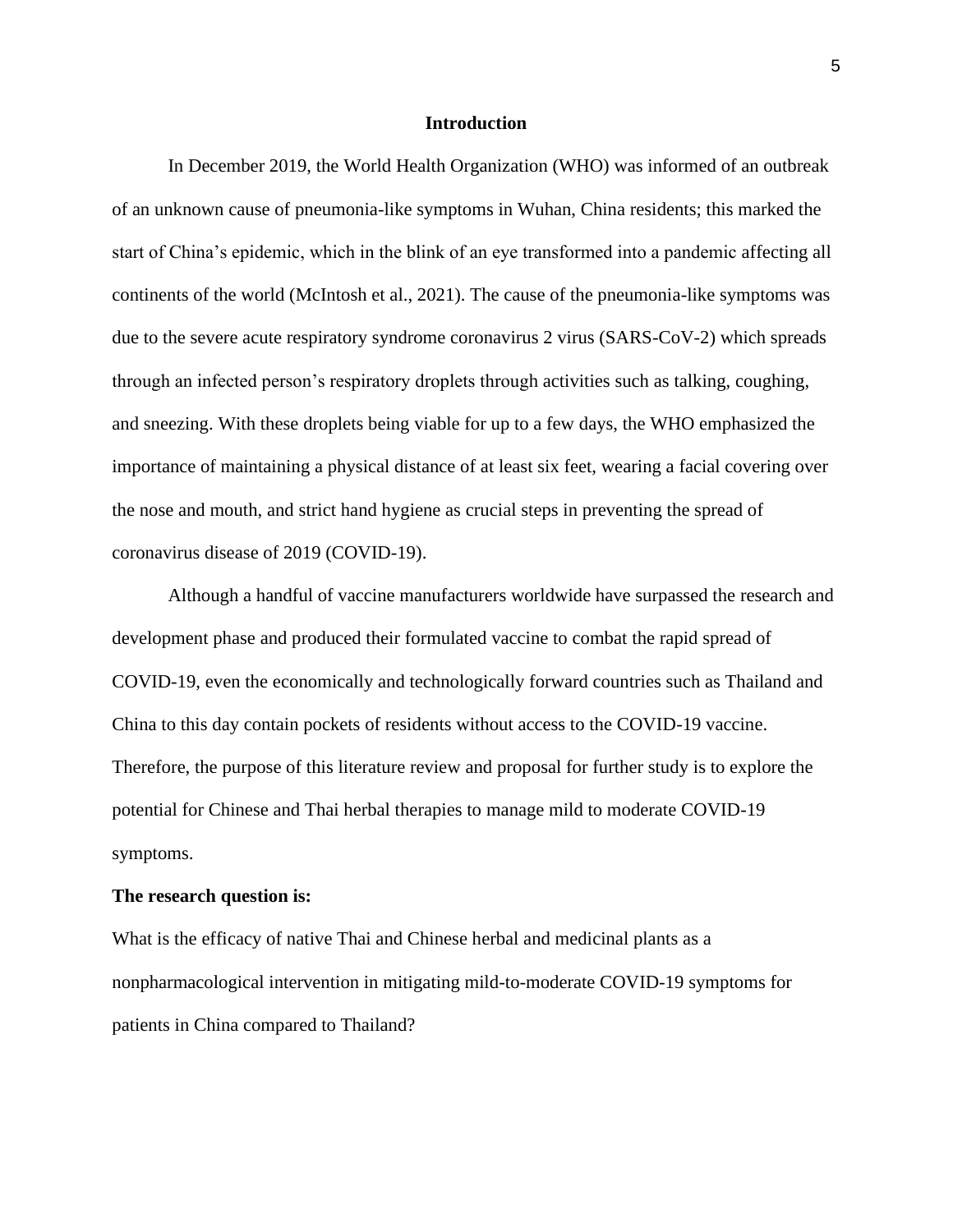## **Literature Review**

<span id="page-6-0"></span>In this narrative literature review, seven articles were obtained from databases such as PubMed and UpToDate. The objective of this process is to identify articles demonstrating the efficacy of herbal and medicinal plants native to China and Thailand in mitigating mild to moderate COVID-19 symptoms. The articles found were narrowed by the year of publication, type of research the literature was categorized as, and region the literature is concentrating on. The acceptable time range of published studies needed to fall within December 2019 (start of the COVID-19 widespread) until the current day (November 2021). The last search strategy used pertains to the studied region, which for this particular literature review is focused on Thailand and China.

The search terms used included terms such as herbal plants, medicinal plants, COVID-19, traditional Eastern medicine, Thailand, China, SARS-CoV-2, antiviral, treatment, prevention, herbal, traditional Chinese medicine, ethnobotany, mild COVID-19 symptoms, mild to moderate COVID-19 symptoms, moderate COVID-19 symptoms, meta-analysis, systematic review, coronavirus, and anti- SARS-CoV-2. An example of a search entry used on PubMed was COVID-19 [OR] SARS-CoV-2 [AND] China [OR] Thailand [AND] herbal plants [OR] medicinal plants [AND] treatment.

In the process of sifting through the databases available through Dominican University of California's library webpage, PubMed, UpToDate, Cochrane Library, and the US National Library of Medicine National Institute of Health (PMC) yielded the most relevant information regarding the proposed topic. Seven articles selected by the mentioned criteria were chosen to support the research questions posed regarding the efficacy of herbal and medicinal plants native to China and Thailand in relieving mild to moderate COVID-19 symptoms are organized into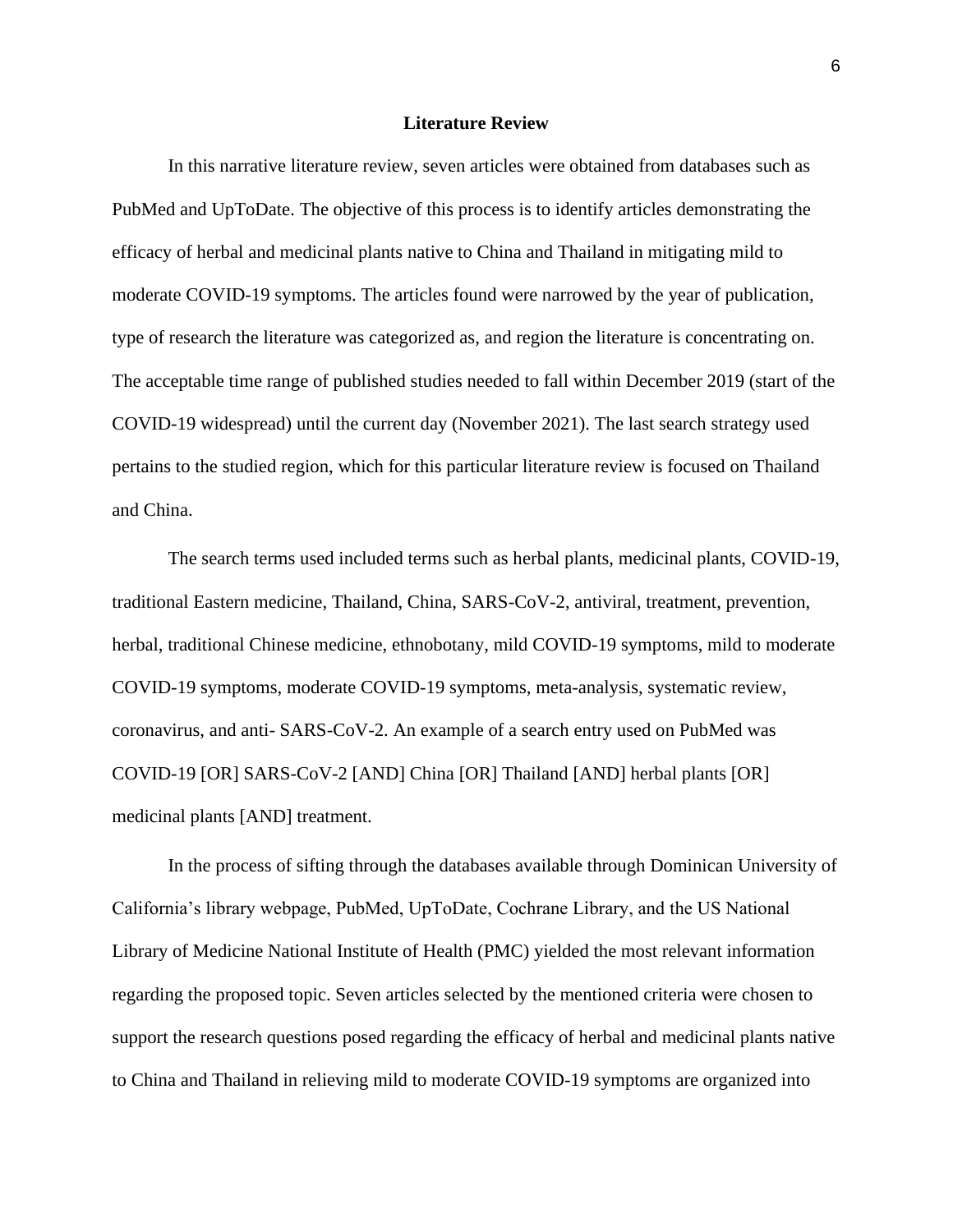three categories: herbal and medicinal plants used to mitigate mild to moderate COVID-19 symptoms in Thailand, China, and studies of adaptations made to traditional Chinese medicine used for COVID-19 patients.

## <span id="page-7-0"></span>**The Use of Herbal and Medicinal Plants Native to Thailand for Mitigating Mild to Moderate COVID-19 Symptoms**

From January 3, 2020, to October 18, 2021, COVID-19 cases in Thailand ranks 24 of 223, and 69.8 million people in 2020, there were 1,793,812 reported positive COVID-19 cases, 1,668,250 recoveries, 18,336 deaths, and 10,111 daily new cases (*Thailand: Who coronavirus disease (covid-19) dashboard with vaccination data,* n.d.). In terms of COVID-19 vaccination status, although 59,258,667 vaccine doses have been administered, 35,462,170 people have been vaccinated with at least one dose and 23,796,497 are considered as fully vaccinated (dependent on the vaccine manufacturer). Three articles were chosen to demonstrate the use of herbal and medicinal plants in Thailand by identifying which species of plants contain anti-SARS-CoV-2 mechanisms, which parts of the plant have the highest antiviral effect, and uses among Thai Karen and Hmong residents.

The article titled, "High-content screening of Thai medicinal plants reveals Boesenbergia rotunda extract and its component Panduratin A as anti-SARS-CoV-2 agents" details the extensive work to develop a high-content screening method for potential antiviral plants (Kanjanasirirat et al., 2020). The researchers used SARS-CoV-2 nucleoprotein detection to measure the amount of plaque reduction assay and dose-response analysis to indicate the effectiveness of the identified herbal and medicinal plants in viral suppression. With a sample size of 122 Thai medicinal plants, the researchers developed a quantitative experimental research design using a two-step approach: pre-entry and post-infectious treatments. The pre-entry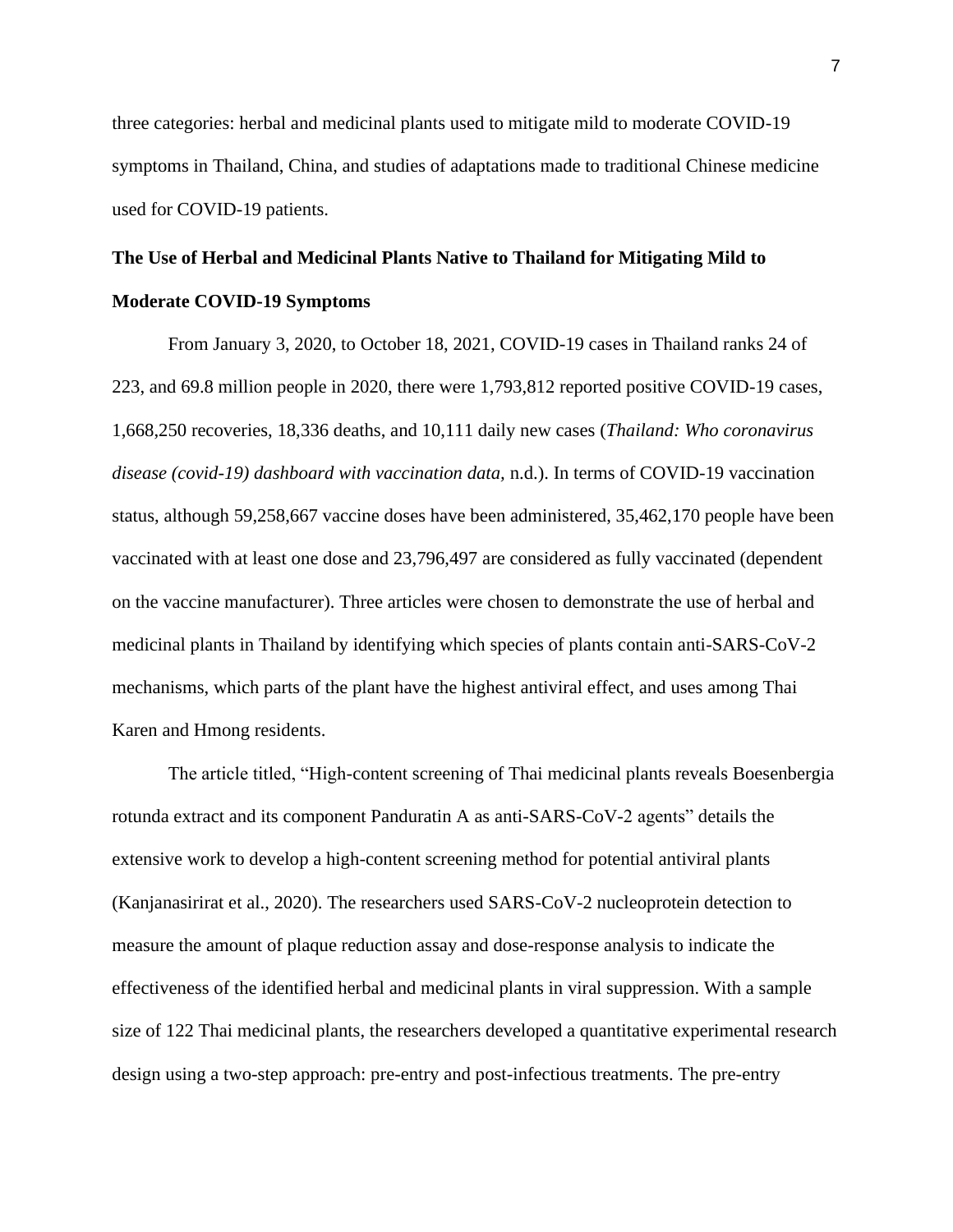approach of the quantitative experiment was described as pre-incubating each of the Thai herbal plants' natural extracts with the SARS-CoV-2 virus strain into a test tube before being inoculated. The post-infectious portion of their experiment was carried out by introducing the natural extracts to the cell culture after viral infection in which the effectiveness of the viral suppression activity was observed for the duration of the experiment.

Of the three plant extracts experimented on, Panduratin A (extract named *B. rotunda*) demonstrated the highest inhibitory concentration against the SARS-CoV-2 virus during both the pre-entry and post-infection phase as well as successfully suppressing viral growth when exposed to extracted human's airway epithelial cells in a controlled manner. Three main strengths were identified: the results from their study were thoroughly performed and collected as they measure the outcome of the chosen medicinal plants through both dose-response relationship and plaque assay reduction, a large study sample of one hundred twenty-two potential native Thai medicinal plants to be tested were studied in detail in preparation for their experiment, and beyond testing the impact of the *B. rotunda* extract from the Panduratin A plant on the post-infection phase, the researchers expanded their study and tested whether the two components would have an effect for pre-entry treatment which also showed successful results. One major limitation the authors stated about their product was, "it has prompted us to develop, for the first time, a high-content screening platform" which indicates a possible lack of credibility with the results found as their same study has not been able to be replicated by others in a way to obtain the same experimental results (Kanjanasirirat et al., 2020, pg. 2).

The next article to be included in this comprehensive literature review is "Rapid selection of Andrographis paniculata medicinal plant materials based on major bioactive using nearinfrared spectroscopy" which is a quantitative study focusing on developing experimental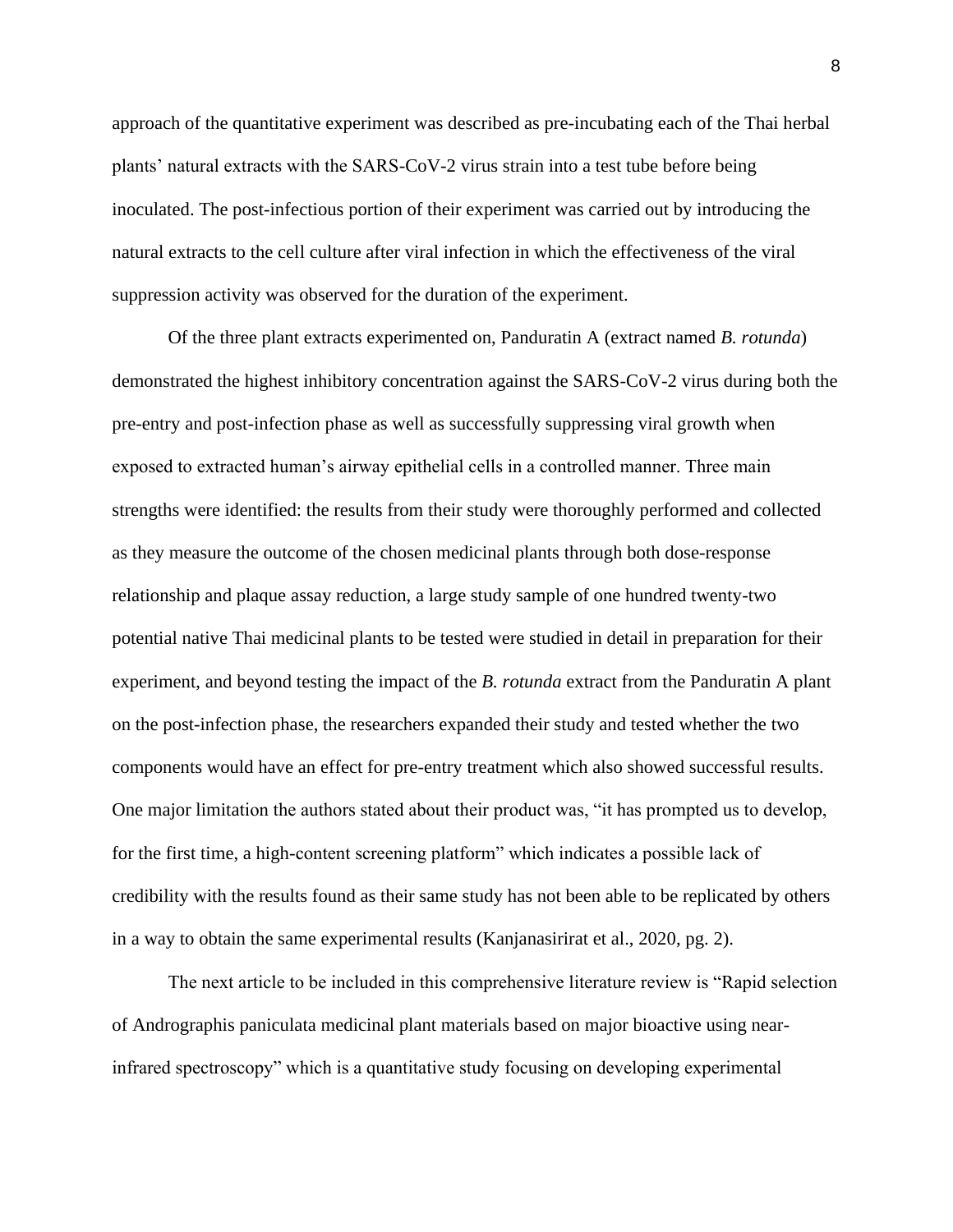research that determines the efficacy of the *Andrographis paniculata* Thai medicinal plant on its antiviral activity against SARS-CoV-2. For this study, one hundred and seventy samples (collected from ten provinces of Thailand including Bangkok, Nakhon Pathom, Nonthaburi, Prajeenburi, Phetchaburi, Phetchabun, Mahasarakham, Suphanburi, and Sa Kaeo) of the plant were obtained over two years which were categorized into four groups: aerial, stems, leaves, and stems mixed with leaves (Kasemsumran et al., 2021). Fresh samples of the *Andrographis paniculata* plant were made into a powder form being dried at 50 degrees Celsius for ten hours and then mechanically ground, then placed into their respective test tube for near-infrared spectrophotometer (NIR) testing.

The NIR technique was chosen by the researchers as the plants did not have to be extracted prior and had the lowest risk of destroying or tampering with the sample in the process. Additionally, because of the difficulty in distinguishing the parts of the plant after thorough grinding, this was another reason which prompted the researchers to create an experiment to quantify the contents with the NIR banding method. The Partial Least Squares-Discriminant Analysis method (PLS-DA) showed success in classifying the results in the controlled and experimental test tubes. From the different plant parts included in the experiment, the leaves only test tubes were found to yield the highest content of bioactive compounds as well as andrographolide (AP1) whereas in the test tubes which contained a mixture of the *Andrographis paniculate* leaves and arterial parts contained the highest amount of dehydroandrographolide (AP3). AP1 is a chemical compound that interferes with the reproduction of malignant cells such as those replicated by the SARS-CoV-2 virus, while AP3 is found to be an anti-inflammatory and antiviral agent.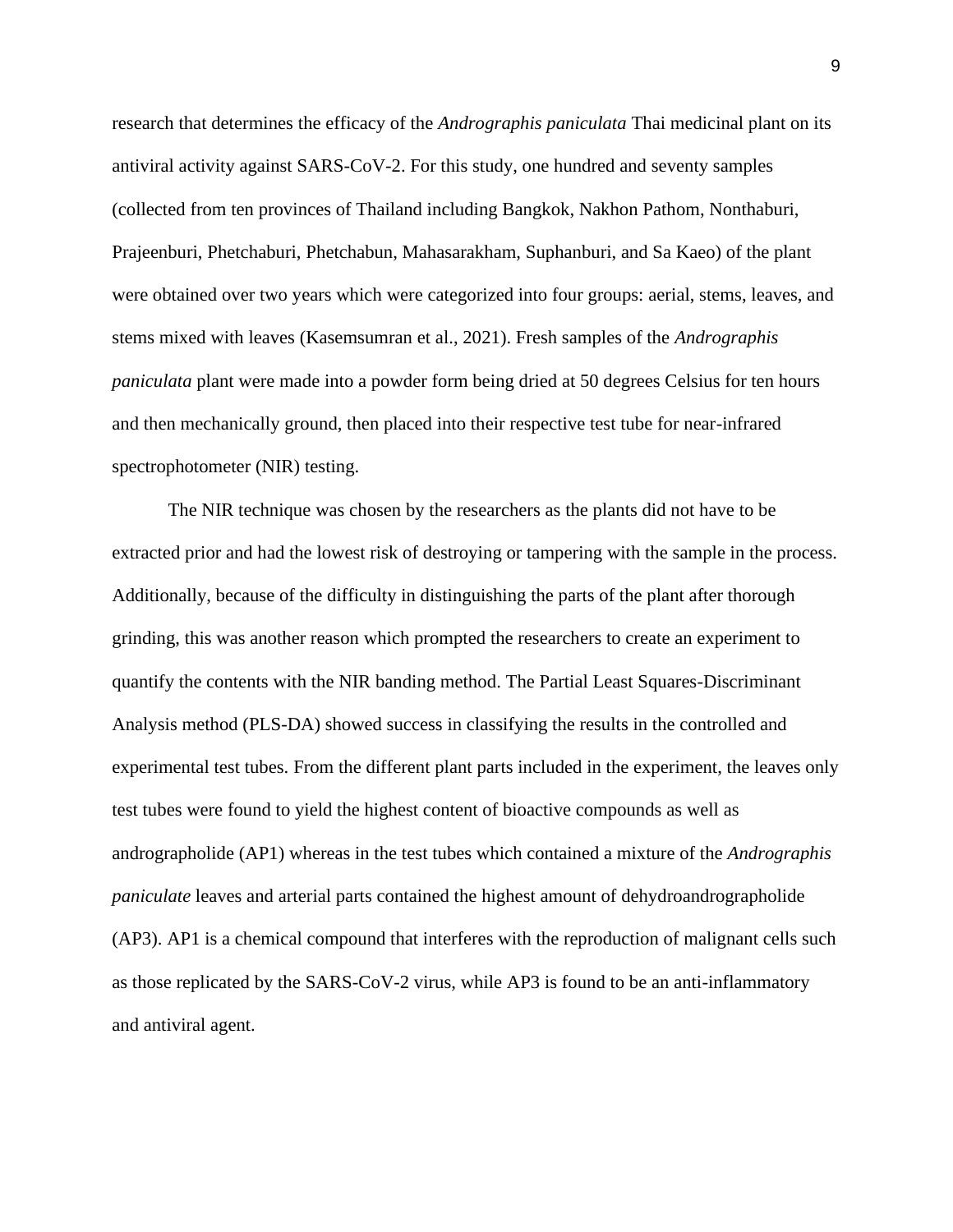The last article which magnifies the use of native Thai herbal and medicinal plants in mitigating mild COVID-19 symptoms is "Medicinal Plants Used for Treating Mild Covid-19 Symptoms Among Thai Karen and Hmong". This study includes a compiled literature review and qualitative study executed in the form of field interviews with a total of 1,230 use reports of medicinal plants among residents in the Thai Karen (555 reports) and Hmong (675 reports) communities with mild COVID-19 symptoms (Phumthum et al., 2021). Additionally, sixteen local healers were included in this study as they primarily use medicinal herbs and ethnobotany practices to treat the symptoms experienced. Four hundred ninety-one plant species were identified among the Thai Karen and Hmong communities to alleviate symptoms of fever (commonly *Acorus calamus*, *Strobilanthes cusia*, and *Melicope glomerata*), cough (commonly *Zingiber officinale*, *Blumea balsamifera*, and *Elephantopus scaber*), and diarrhea (*Psidium guajava* and *Zingiber ottensii*) labeled as mild COVID-19 symptoms by the World Health Organization (WHO).

With the rapid spread of COVID-19 worldwide, identification of these plants native to Thailand provides significant information which could alleviate the strain on healthcare workers, institutions, as well as benefit residents in Thailand who may be isolated due to living situations or access to healthcare and the COVID-19 vaccine.

#### <span id="page-10-0"></span>**Using Traditional Chinese Medicine Alongside Western Medicine**

## <span id="page-10-1"></span>*Examining the Use of Integrative Medicine: Using Traditional Chinese Medicine Alongside Western Medicine*

From January 3, 2020, to October 18, 2021, China ranks 133 of 223 as there have been a total of 125,254 confirmed cases, 5,695 deaths, and a total of 2,228,305,003 vaccine doses administered (1,014,573,856 people being fully vaccinated) (*China: Who coronavirus disease (covid-19) dashboard with vaccination data*, n.d.). To examine the use of integrative medicine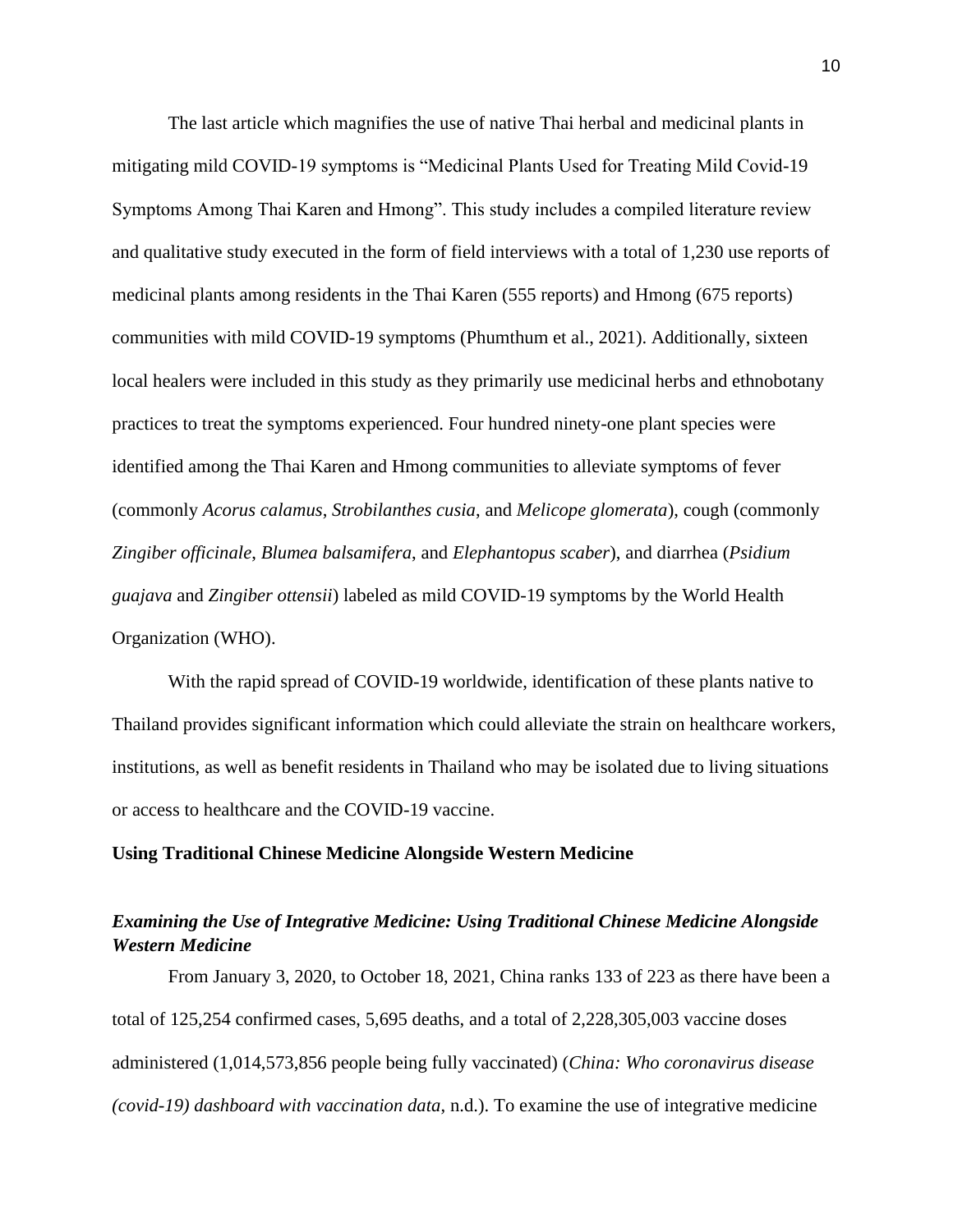using traditional Chinese medicine (TCM) alongside conventional Western medicine (CWM), two primary articles demonstrate the benefits of using both practices concurrently for better outcomes in patients diagnosed with COVID-19.

"Chinese herbal medicine for coronavirus disease 2019: A systematic review and metaanalysis" summarizes the results of eighteen randomized controlled trials on 2,275 COVID-19 positive patients using traditional Chinese herbal medicine in mainland China (Xiong et al., 2020). Two groups were studied: the control group receiving conventional Western medicine and/or a combination of Chinese herbal medicine placebo while the treatment (experimental) group was treated by Chinese herbal medicine and/or alongside conventional Western medicine. To ensure continuity in the interventions between the two groups, the medication used for the Western medicine practice was given by the same dosage, route of administration, and usage. The experimental results were primarily monitored in the form of multiple lung CT scans throughout the study period and measuring the clinical cure rate, length of hospital stay, and pertinent inflammatory biomarkers which snapshot the patient's recovery such as white blood cells, lymphocytes, C-reactive protein, and neutrophils.

From this experiment, the risk reduction (RR) for lung CT improvement among 749 the experimental Chinese herbal medicine (CHM) and 653 controlled conventional Western medicine (CWM) participants was 1.23, death in 256 CHM and 207 CWM showed a RR of 0.34 or indicating very little difference, and clinical symptoms (including sore throat, dry throat, chest tightness, fever, and fatigue) were shown to be significantly improved through the use of scoring the individual's clinical symptoms. To gain a deeper understanding of the use of integrative medicine, the risk reduction rate was compared between the CHM (experimental) and CWM (controlled) groups that showed significant improvement in cough among 240 CHM and 182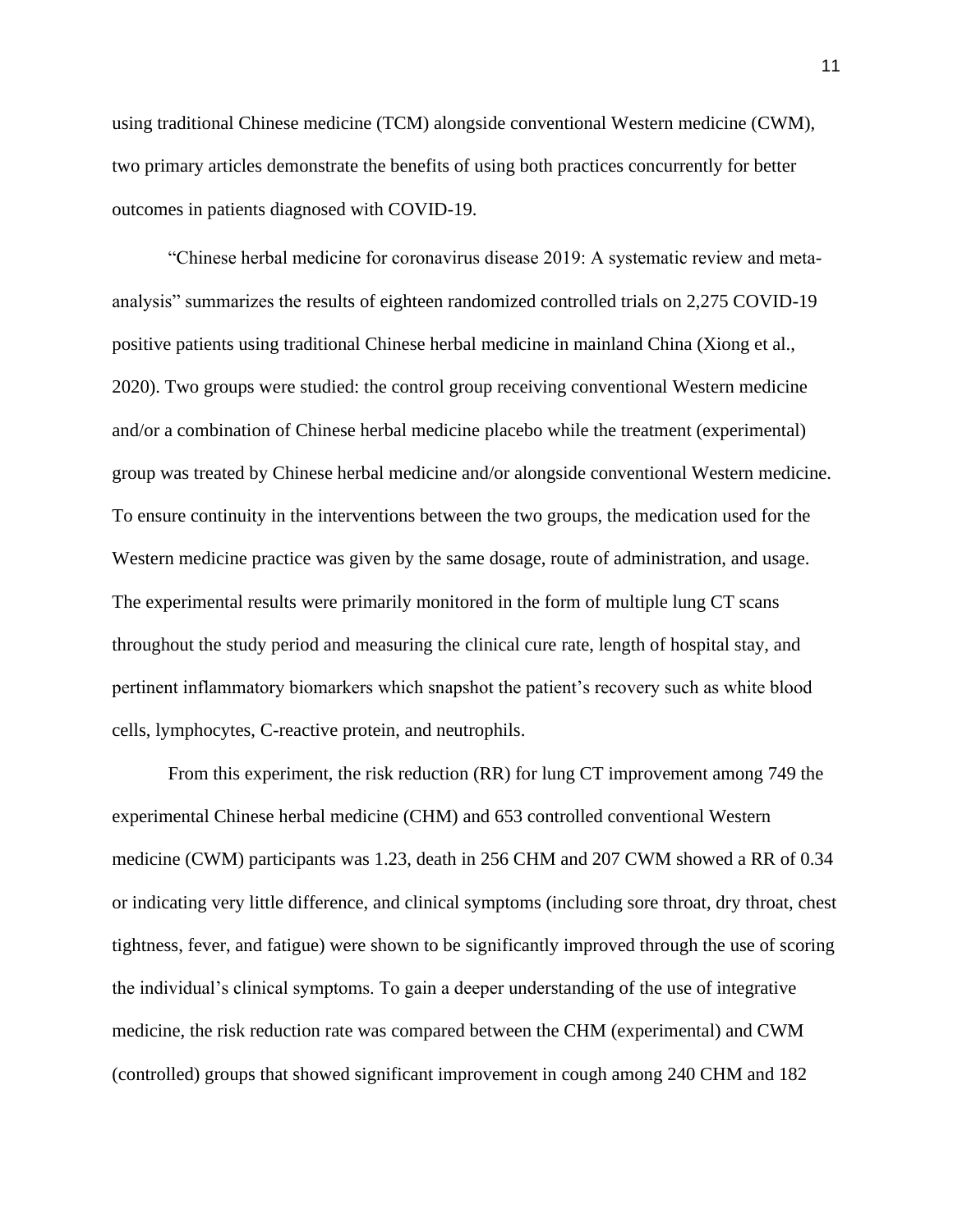CWM participants of an RR value of 1.50, fever being significantly reduced within 433 patients with a weight mean difference of -0.60, fatigue reduction among 167 patients in CHM and 140 in CWM with a RR value of 1.73, TCM syndrome reduction within 141 CHM participants with a weight mean difference of -6.60. In terms of the laboratory markers monitored throughout the study, although there were no significant differences in the two groups in improving white blood cell and lymphocyte count, in six trials the C-reactive protein showed a significant reduction in the experimental group with a weight mean distribution of -8.91. Lastly, for participants to be considered for discharge from the hospital, the clinical cure rate which includes four sub criteria must be completed: significantly improved respiratory symptoms, completing two COVID-19 tests at least one day apart from each other which showed negative results, stabilizing and return of body temperature within normal limits for at least three days, and results from the CT scan which showed decreased inflammation of the pulmonary system. Of 1,523 participants, including 760 from the CHM and 763 from the CWM group, yielded a risk reduction rate of 1.18 in those receiving the combination of traditional Chinese medicine alongside conventional Western medical interventions.

The second article demonstrating adaptations made to TCM is titled, "Efficacy and safety of Integrated Traditional Chinese and Western medicine for Coronavirus disease 2019 (COVID-19): A systematic review and meta-analysis" (Liu et al., 2020). The purpose of the study was to determine the efficacy and safety of using Traditional Chinese Medicine alongside Western Medicine for COVID-19 patients also known as "integrative medicine". For this study, 982 participants (ages 18 or older and clinically diagnosed with COVID-19) were included in the control and experimental groups with studies ranging from 5 to 30 days with an average of 13.55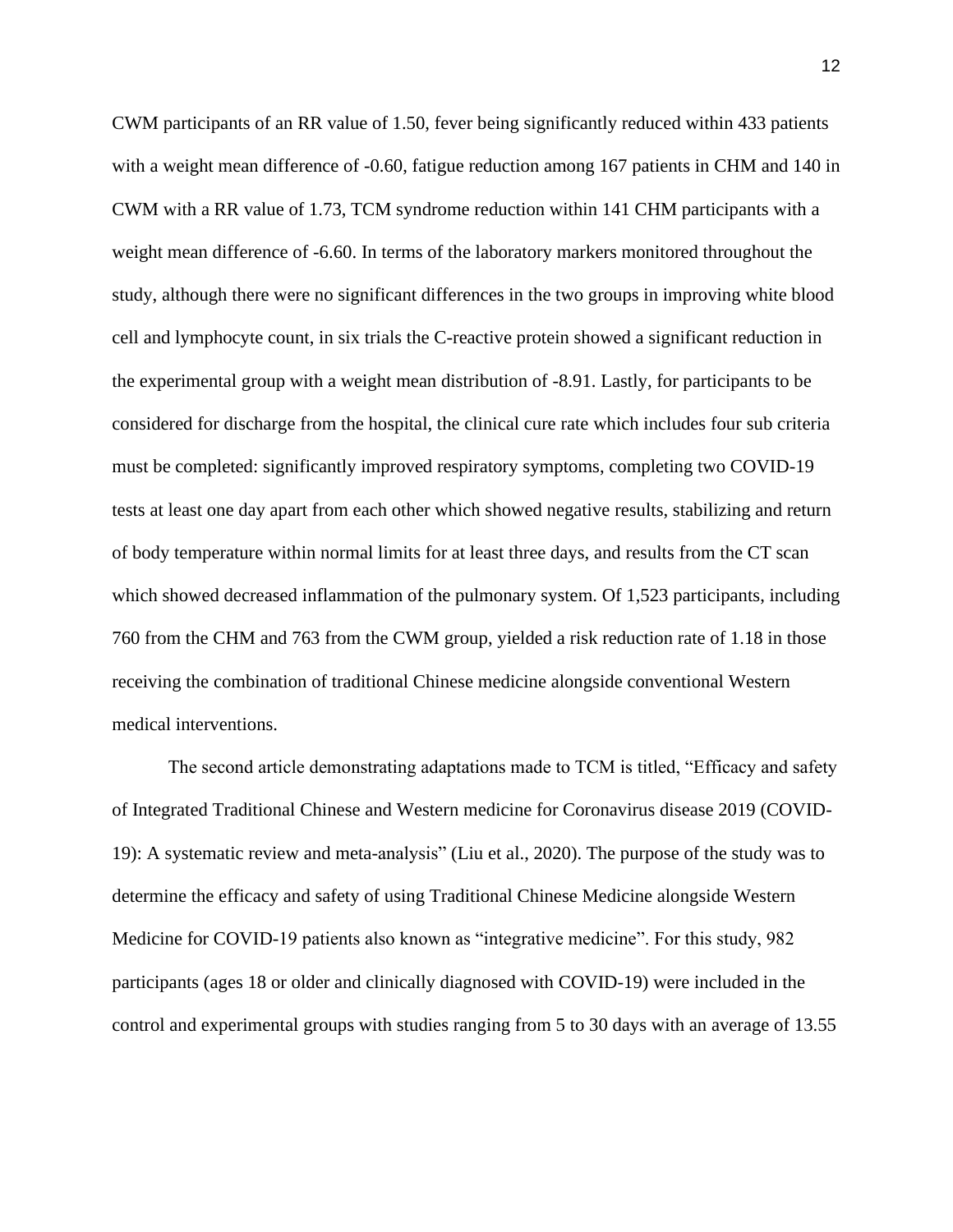days. Due to the ranging treatment time frames, this potentially hinders the results obtained as the participants did not receive the treatment for an equal duration of time.

Four of the studies were randomized controlled trials and seven were case-control studies which were assessed using the Cochrane Risk of Bias tool and Newcastle-Ottawa Scale respectively. Patented Chinese medicine used for this trial includes Shufeng Jiedu Capsule, Lianhua Qingwen granules, and QingFei TouXie FuZhengFang. The practices of Western medicine incorporated in this study include respiratory assisted ventilation, antiviral agents such as lopinavir and abidol, supportive care, and glucocorticoid therapy to inhibit inflammation. Participants in the control group only received modern Western treatments for COVID-19 symptoms, while the experimental group received the integrated medicine practice of combining TCM and Western medicine.

In terms of quantitative-wise, the risk ratio value (RR) was used for testing factors which fell into the dichotomous data category of having two categories of outcomes, while the weighted mean difference (WMD) was used for continuous testing factors such as the hospital stay which could result in a large range of outcomes such as a couple of days to years. Participants in the experimental group who received the integrated medicine treatment had an overall better outcome than the control group for the following categories: response (RR= 1.230), severity of illness (RR=0.350), cure (RR=1.604), and hospital stay rate (WMD= -1.991). About interpreting the risk ratio, the cure rate which resulted in a score of 1.604 means the odds of the outcome in participants receiving the integrated medicine treatment are 1.604 times the odds of the outcome happening in the controlled group (those who received a placebo) to be cured of COVID-19. The use of integrated medicine for this particular group of patients showed the ability to mitigate symptoms of cough, fatigue, anorexia, fever, fatigue time, chest tightness,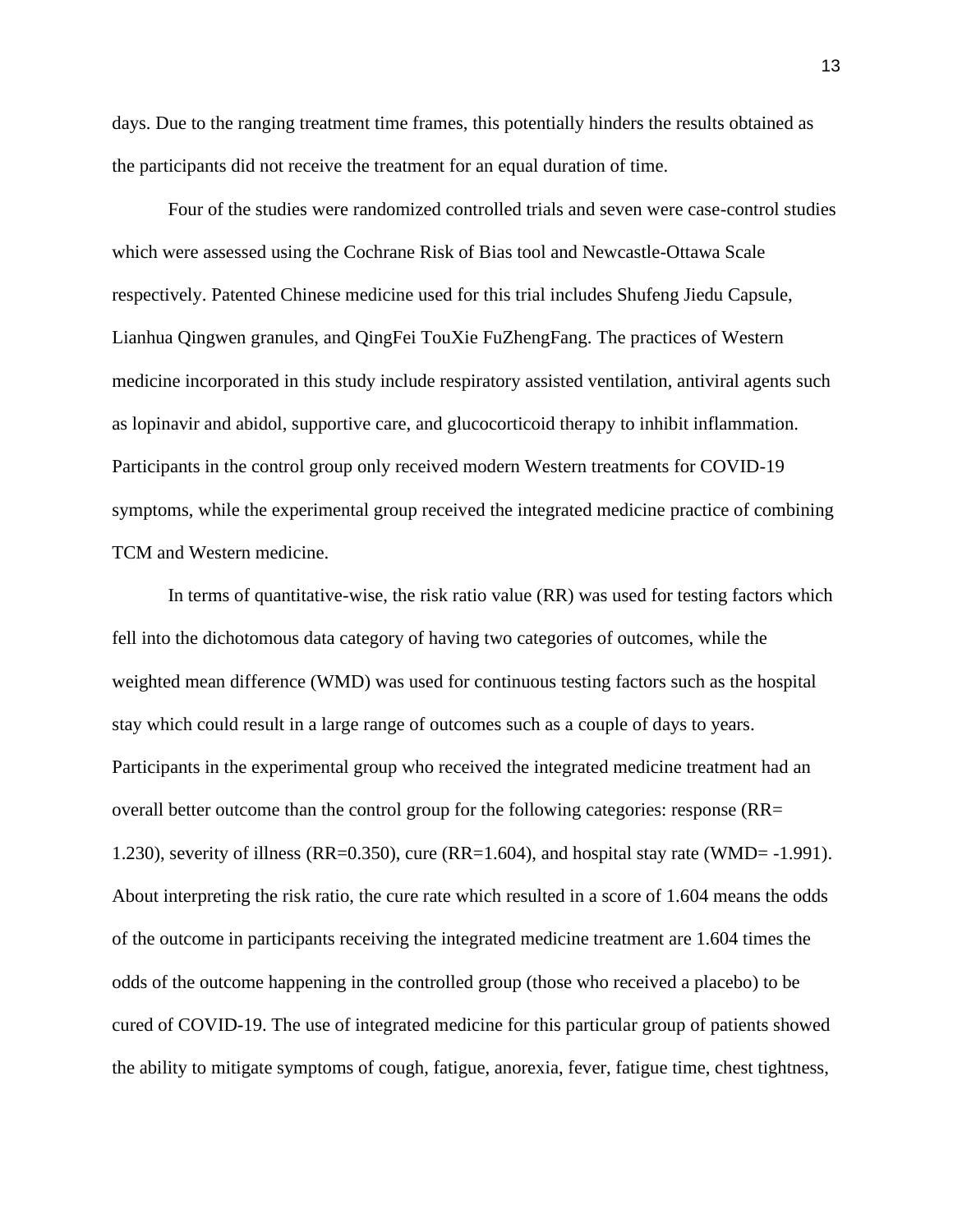and sputum production from the lungs or throat from coughing. Although clinical symptoms which are deemed as subjective data were collected from the participants, other objective data indicators were included such as measuring the C-reactive protein count, white blood cell, lymphocyte percentage, and tumor necrosis factor-alpha. This study is the beginning of many potential research topics regarding integrated medicine for diagnosed COVID-19 patients.

Overall, these two studies demonstrated the positive outcome of integrated medicine as opposed to solely Western medicine in the treatment regimen for COVID-19 positive patients in relieving the category of symptoms mentioned earlier such as fever and cough along with improving the patient's laboratory indicators, specifically the lymphocyte percentage and interferon-alpha levels back to within normal limit ranges.

## <span id="page-14-0"></span>*Adaptations to Traditional Chinese Herbal Medicine for Use to Improve COVID-19 Patient Outcomes*

Two articles were chosen to demonstrate the adaptations to the use of traditional Chinese herbal medicine which has been thoroughly studied to improve COVID-19 patient outcomes. The adaptations made to Eastern medicine include providing the herbal and medicinal plants native to China in a form of an injectable treatment while examining the potential treatment for COVID-19 symptoms by providing a dual treatment of Chinese herbal medicine alongside Western medicine.

In the article, "A real-world study on adverse drug reactions to Xuebijing Injection: Hospital intensive monitoring based on 93 hospitals (31,913 cases)" the authors determined the efficacy and safety of traditional Chinese medicine injections on patients located in China diagnosed with community-acquired pneumonia, regardless of age and gender (Zheng et al., 2019). Although their population of interest seems to be very broad, they narrowed down the participants who would qualify to take part in this study by having either of the criteria listed.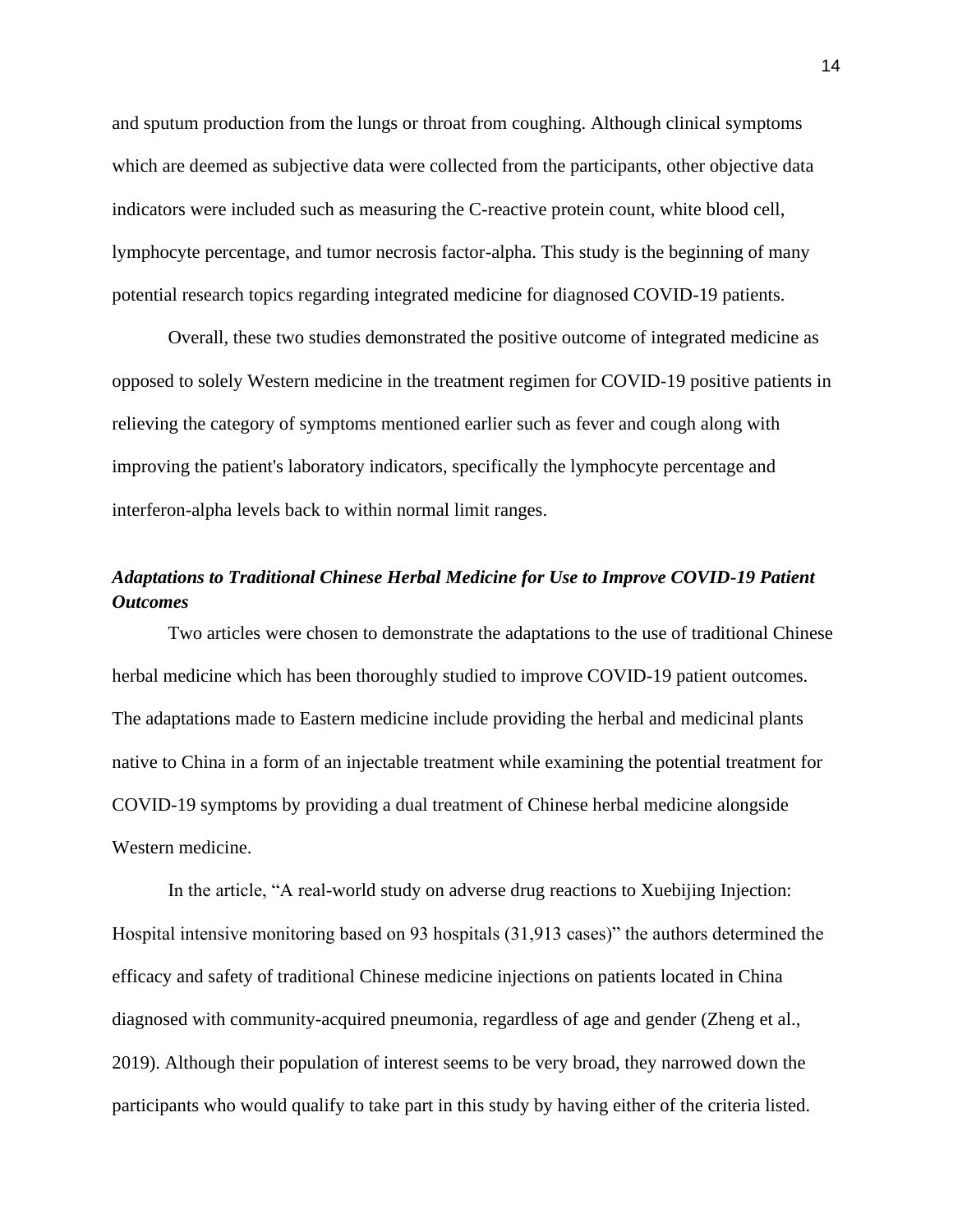For example, to be declared as a "critically severe patient" they have to either have one of the listed: respiratory failure requiring mechanical ventilation, shock, or organ failure needing intensive care unit monitoring and treatment. Although this paper focuses on the effects of COVID-19 on patients, it is important to note the significant correlation between those with COVID-19 (experiencing mild to moderate respiratory symptoms) have a higher risk of developing pneumonia and can even experience severe complications diagnosed as pneumonia.

With randomized controlled trials being conducted, 31,913 participants from 93 hospitals (within August 2013 to August 2016) were divided into three groups: those who received no treatment, a placebo, or were given an injection as the active treatment. The TCM injections used in reducing community- acquired pneumonia symptoms include the Xiyanping, Xuebijing, Reduning, Tanreqing, Xingnaojing, Shenfu, Shengmai, and Shenmai injection. From their study, 34 community-acquired pneumonia patients treated with the Chinese traditional injectable medicine alongside receiving Western medicine before admission showed better recovery outcomes. A major finding was that the Xuebijing injectable in particular enabled absorption of pulmonary lesions and decreased the risk of patients with pneumonia from experiencing a septic shock. Although the Xuebijing injectable yielded many positive results, there has not been any research on whether it is effective on inflammation reduction and negative transformation of nucleic acid as well as having a total of 96 adverse reaction cases to the Xuebijing injection which equates to 0.3% of their total sample size.

Another article that focuses on determining the effectiveness of the Xuebijing injection for diagnosed COVID-19 patients is named, "Effect of Xuebijing Injection on Inflammatory Markers and Disease Outcome of Coronavirus Disease 2019" (Wen et al., 2020). Sixty clinically diagnosed COVID-19 patients in severe conditions admitted to the Changsha Public Health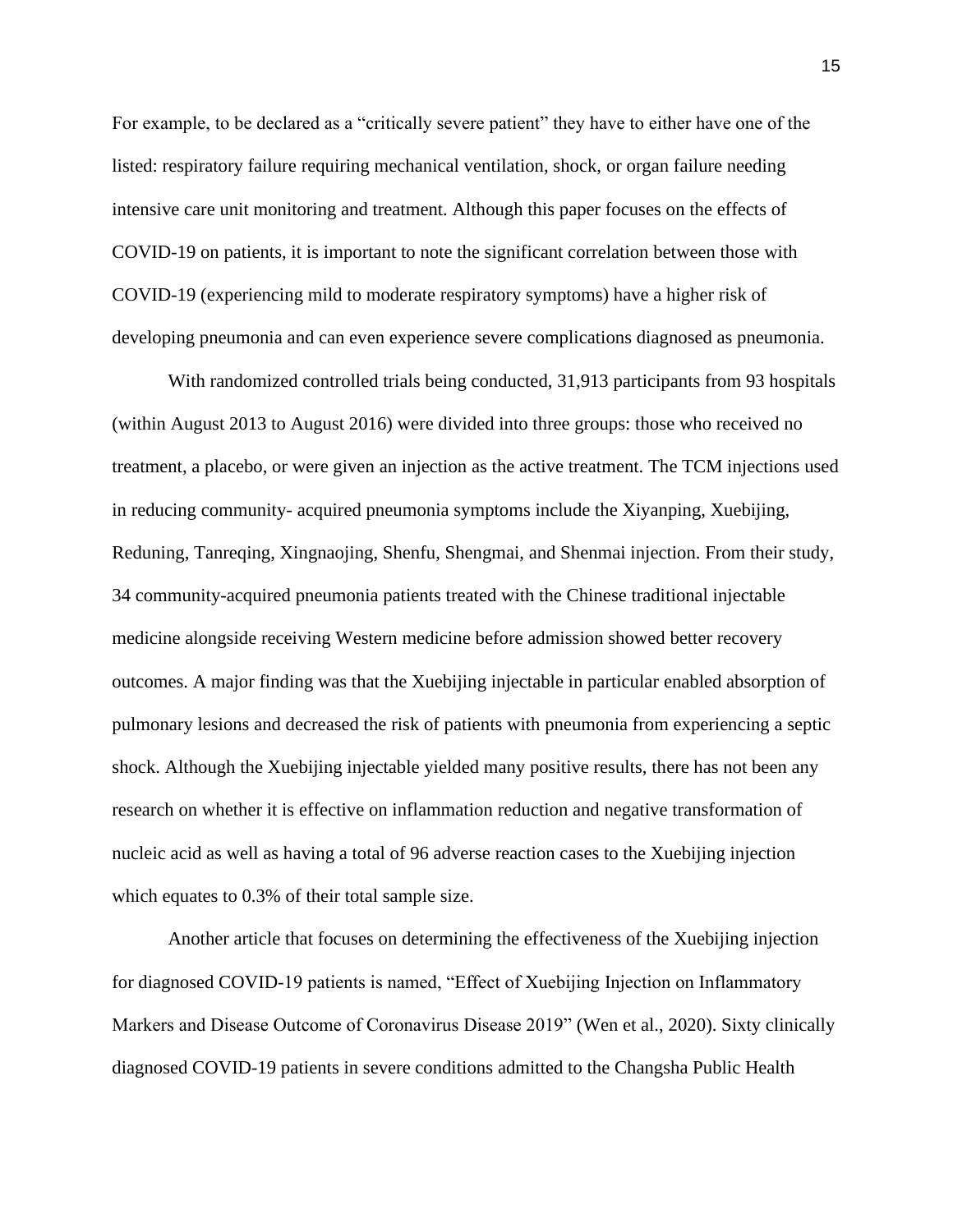Treatment Center in Changsha, China between January and March 2020 were divided into three groups for this study. Before taking part in the study, the chosen participants had their blood work taken to measure the pre- and post-treatment (taken eight days after the treatment course) levels of C-reactive protein, acute physiology and chronic health evaluation II (APACHE II) score, erythrocyte sedimentation rate, and COVID-19 test. The sixty participants were evenly divided into three groups (each with twenty participants): the control group who received the routine treatment for COVID-19, Xuebijing 50mL injection, and Xuebijing 100mL injection. Across the three groups, after the treatment period was completed, a decrease in C-reactive protein and erythrocyte sedimentation rate was observed, while the lymphocyte and white blood cell count increased. Overall, participants receiving the Xuebijing 100mL injection had more significantly improved results in the laboratory indicators mentioned above as well as their APACHE II score which was lower than the control and Xuebijing 50mL participants.

#### <span id="page-16-0"></span>**Summarizing the Findings**

Each of the studies included in this literature review has demonstrated positive and promising results regarding the use of herbal and medicinal plants native to China and Thailand to mitigate mild to moderate COVID-19 symptoms experienced in the qualified participants. Beyond confirming the efficacy of Chinese and Thai herbal plants in diagnosed COVID-19 patients, a few studies have shown even better results when combining the practice with Western medicine. The findings summarized can be used to further healthcare practices, although further research would need to be conducted as many of the screening components used in the studies published have been the first to be produced in the field to detect the safety and efficacy of the Thai and Chinese herbal plants among COVID-19 patients. This creates a major limitation in the results gained from the literature sources as many studies were unable to be replicated to obtain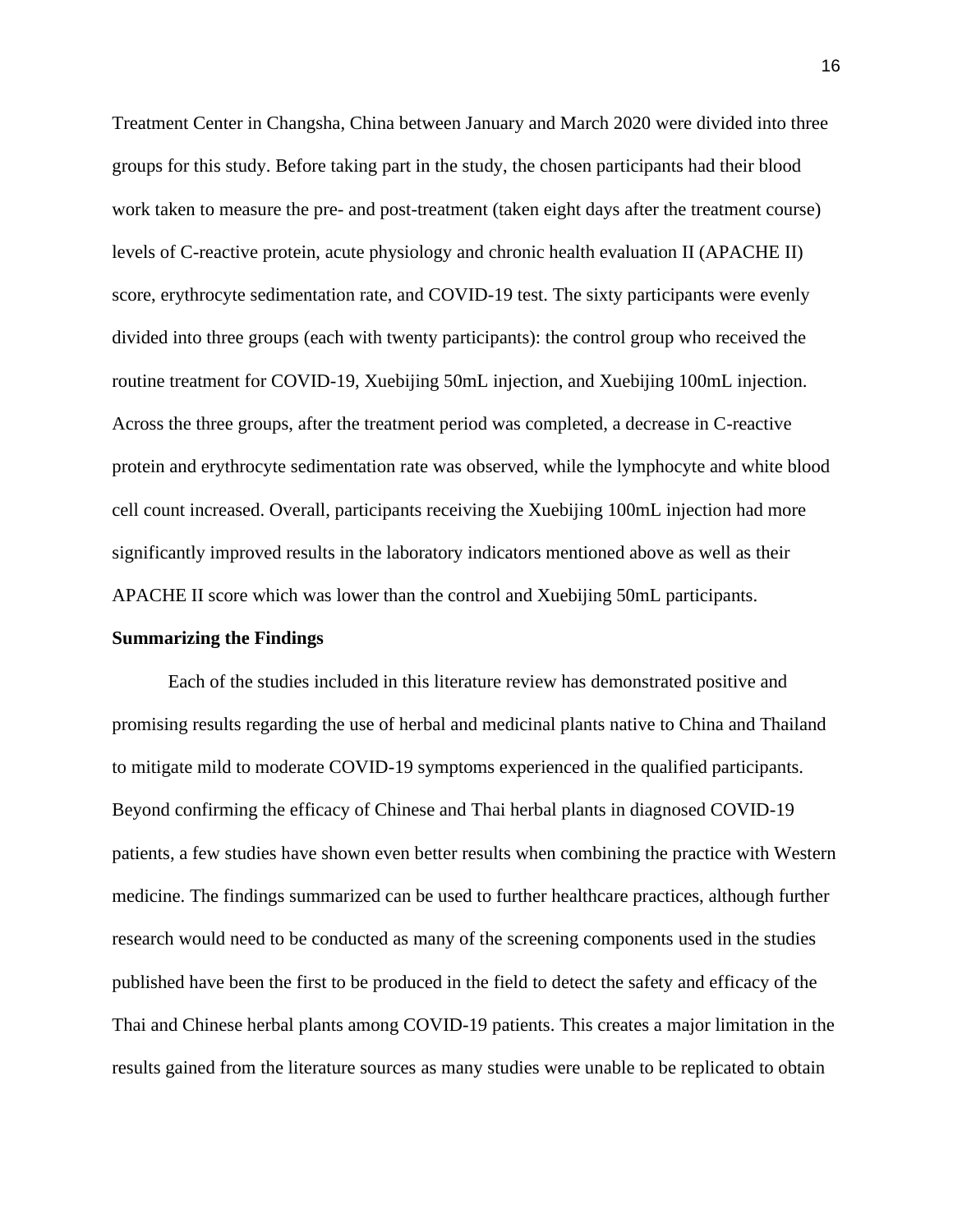the same results due to time restraints and this matter being a recent topic of discussion in the healthcare field. For further information regarding the articles used, please refer to Appendix A for the summary of each literature review.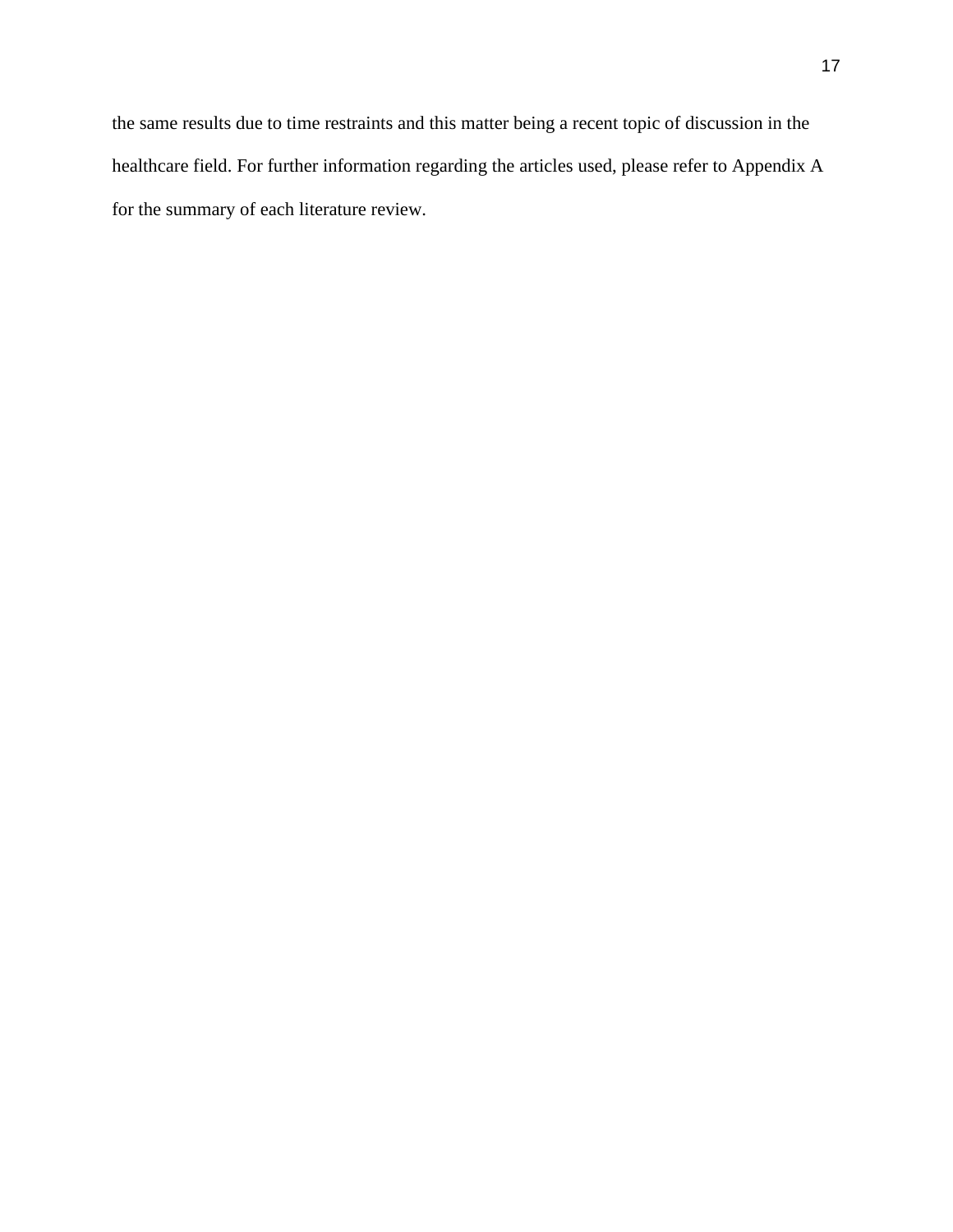#### **Proposal for Further Study**

<span id="page-18-0"></span>Although an immense amount of information was gained from the literature that was reviewed, there are apparent gaps in the research. The use of herbal and medicinal plants for mitigating COVID-19 symptoms is a fairly recent topic of discussion in the healthcare field. However, the majority of research in the review focused on the patient in the hospital setting. Therefore, a study is proposed to determine the efficacy of the native Chinese and Thai medicinal plants for mitigating COVID-19 respiratory symptoms among residents of rural areas of China and Thailand. The main research questions are:

- How do specific species of medicinal plants, native to China and Thailand, perform in terms of mitigating mild respiratory symptoms, specific COVID-19, when used by residents of China and Thailand who live in rural areas?
- How do the Chinese and Thai herbs compare to each other in regard to mitigating patients' mild COVID-19 respiratory symptoms?

## <span id="page-18-1"></span>**Theoretical Framework**

The proposed study will expand based on the germ theory, a theory brought up by Robert Koch which structured the research carried out by Louis Pasteur (A Theory of Germs, 2004). The four Koch postulates describe the relationship of microscopic organisms as the cause of disease in the host: (1) The microorganism must be found in diseased but not healthy individuals; (2) The microorganism must be cultured from the diseased individual; (3) Inoculation of a healthy individual with the cultured microorganism must recapitulate the disease; and (4) The microorganism must be re-isolated from the inoculated, diseased individual and matched to the original microorganism (Segre, 2013, pg. 2141-2142). In relation to COVID-19, the germ theory provides an excellent foundation demonstrating how the SARS-CoV-2 virus is responsible for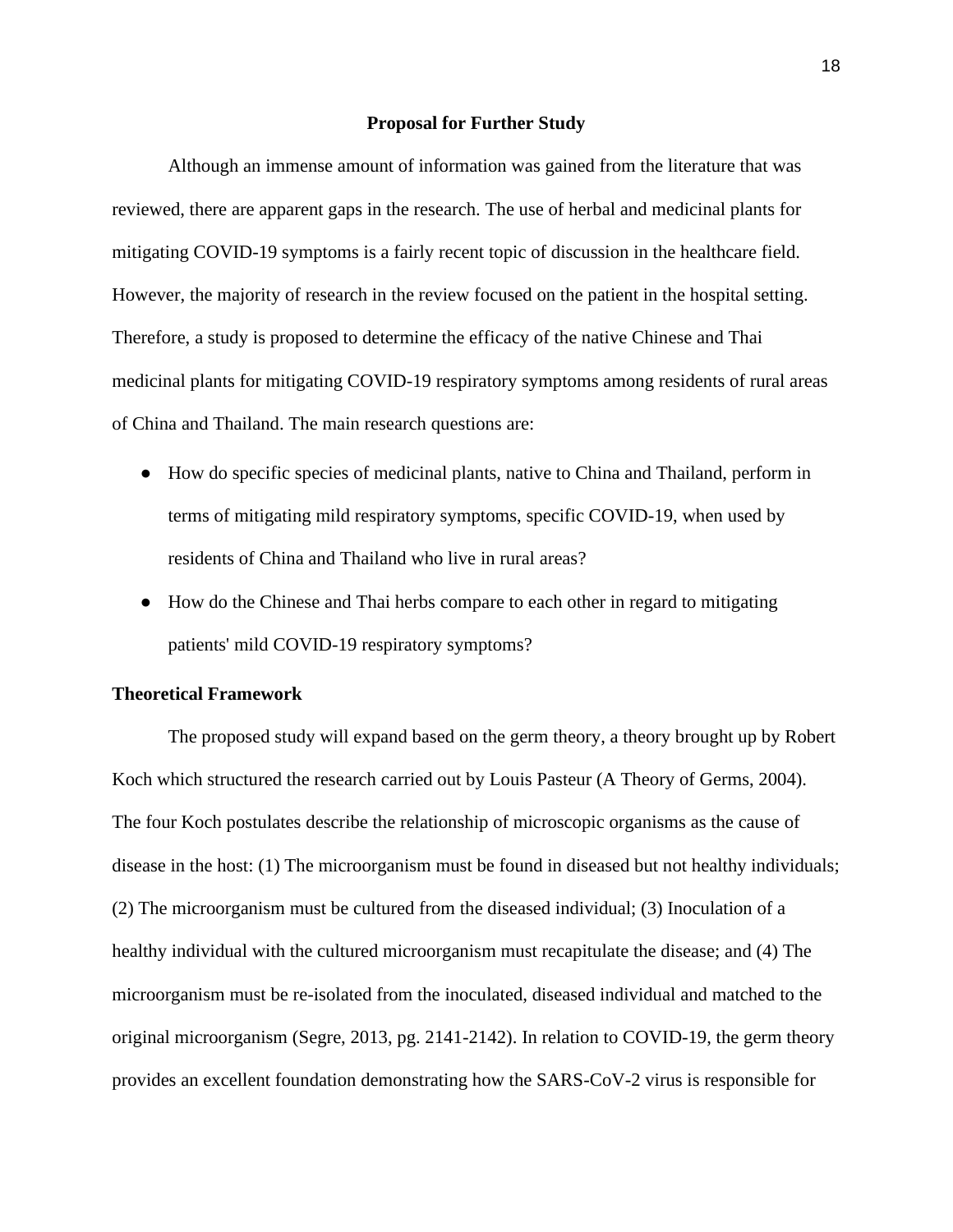the COVID-19 disease. Additionally, the SARS-CoV-2 virus spreads through airborne particles from an infected person's respiratory droplets through the body of healthy and susceptible hosts creating manifestations such as respiratory distress, fever, chills, sore throat, and new loss of taste and/or smell.

This theory follows under the Western or biomedical system (as opposed to the magicoreligious and naturalistic health systems) which describes the cause of disease as being a result of abnormalities in the function of organs and body systems due to invasion of germs. Interestingly, people in rural China and Thailand, may not identify the changes in health that they experience with the SARS-CoV-2 virus as a communicable disease and not acknowledge that there is a world-wide pandemic.

## <span id="page-19-0"></span>**Primary Research Aims**

The primary research aim for this proposed quasi experimental study (to be approved by the Institutional Review Board [IRB]) is to determine the efficacy rates of native Thai and Chinese medicinal plants in mitigating respiratory-specific COVID-19 symptoms. Other aims of this study are to identify the benefits of herbal and medicinal plants as a practice in treating COVID-19 positive patients residing in rural Thailand and China areas where medical resources are limited and isolated.

## <span id="page-19-1"></span>**Ethical Considerations**

Interested participants will be informed by an IRB approved designee regarding the study's purpose, risks, benefits, research approach, and alternatives to participation concerning the use of medicinal plants as a form of treatment for mild COVID-19 respiratory symptoms. Potential participants will then be provided sufficient time to ask the researchers questions related to the study and consider involvement prior to signing an informed consent which can be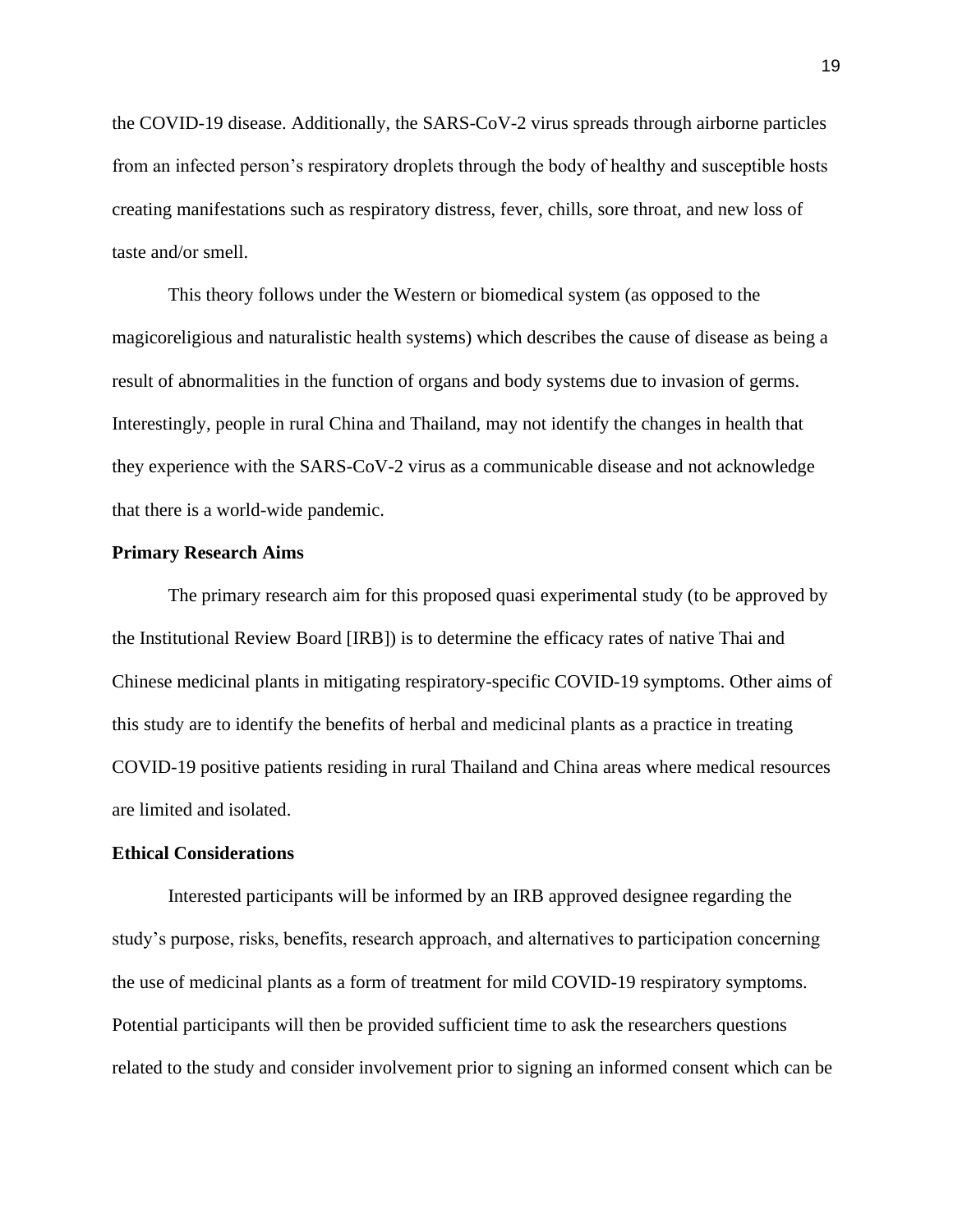removed at any time of the study and will not hinder them in any way. As this study engages with a vulnerable population group, participants will be informed of the risk and benefits and protective measures will be taken to ensure the adverse risk is low through implementing interventions which strictly follow the research design approved by the IRB to minimize unnecessarily exposing participants to risk, while promoting beneficence, nonmaleficence, and the participant's autonomy throughout the study.

To establish the confidentiality of our participants, study identifiers will be used throughout the preparation and duration of the experiment. A master document of the participant's name and their respective study identifiers will be secured on a password-protected computer. To ensure the security of the documents used for this study, all files will be locked with a password and documents will be encrypted when embedded into emails. Additionally, only researchers in direct contact and working with the study participants will be discussing the inputs, outputs, outcome, and goal for this study, while also ensuring that researcher bias is minimized by strictly following the research plan and implementing parameters to reduce bias (such as the triangulation method to increase validity and credibility of the research findings).

## <span id="page-20-0"></span>**Research Method**

#### *Research Design*

The design of this proposed research study will be carried out in a mixed manner, having components of qualitative and quantitative study.

## <span id="page-20-1"></span>*Research Population and Sample Size*

A total of 1,500 participants will be recruited throughout rural China (750 residents) and Thailand (750 residents) to be included in the study. The criteria to be used are as follows: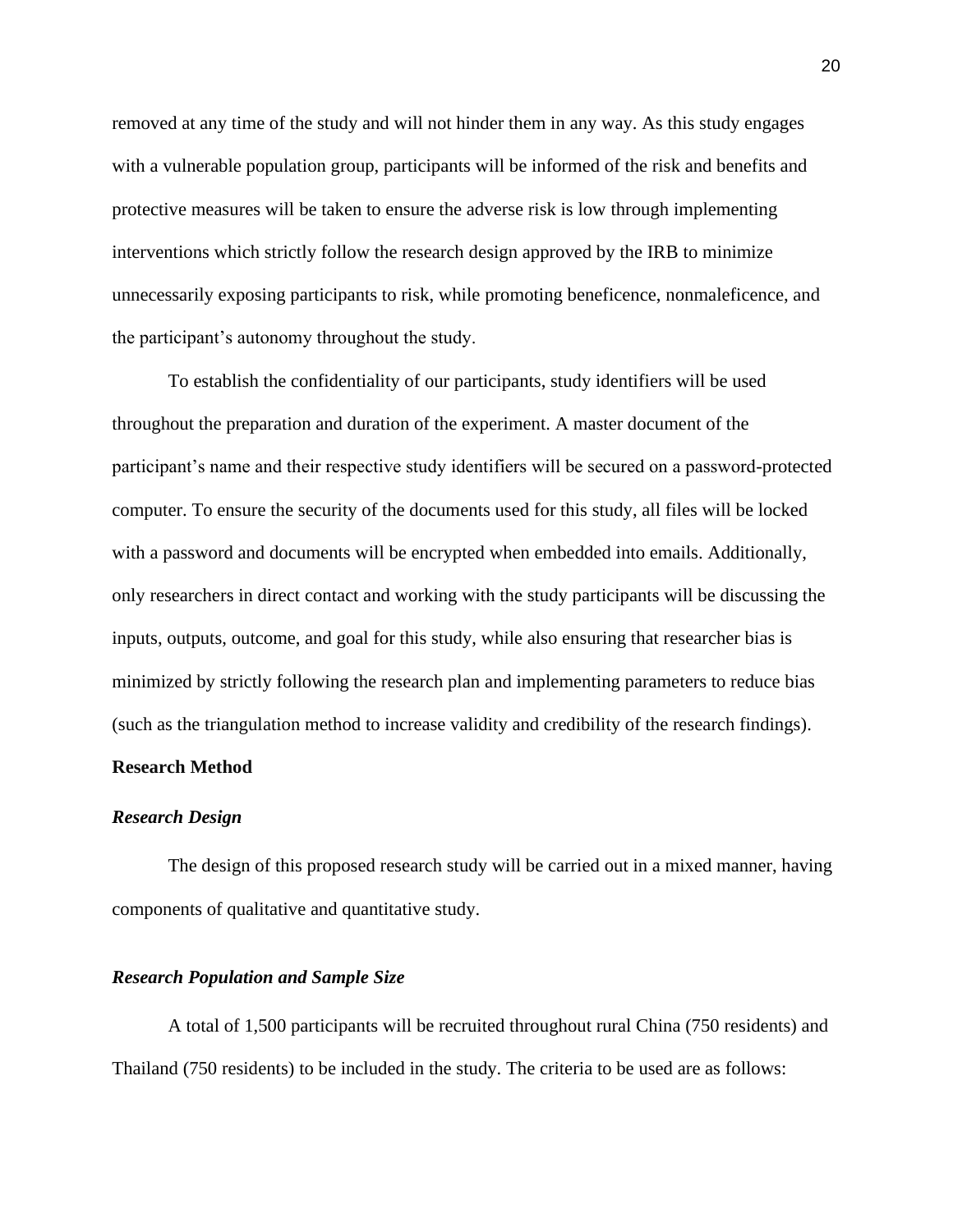between the ages of 18 and 65 years old, clinically diagnosed with COVID-19, and residing in a geographically determined rural area in either Thailand or China, without any limitations on nationality and gender.

## <span id="page-21-0"></span>*Strategy for Recruitment*

As this study is aimed to work with residents in rural areas of China and Thailand, they tend to have limited resources and are isolated from hospitals and local clinics. The strategies used for the recruitment of participants will be through snowball sampling. The researchers will form a healthcare team and partner with a mobile clinic that travels throughout the countryside and local public health nurses to inform the residents they are supporting when visiting their homes for health check-ups or providing COVID-19 testing.

## <span id="page-21-1"></span>*Statistical Analysis for Quantitative Research*

A randomized controlled trial will be used to categorize the qualified participants into one of three groups (each consisting of 500 participants): a controlled group of participants receiving the placebo treatment, an experimental group receiving a Thai medicinal herb, and another experimental group receiving a Chinese medicinal herb to test the efficacy of the specified herbal plants as a form of treatment in mitigating respiratory specific COVID-19 symptoms among residents in rural areas of China and Thailand.

A mobile clinic with a healthcare team will be used in each country to visit the rural communities targeted for participation. The mobile health clinic trailer will contain x-ray and CT imaging equipment. The primary pre- and post-experimental indicators used to determine and compare treatments in this study include a chest x-ray and/or lung CT scan to determine initial lung damage, real-time polymerase chain reaction (PCR) diagnostic panel, a complete blood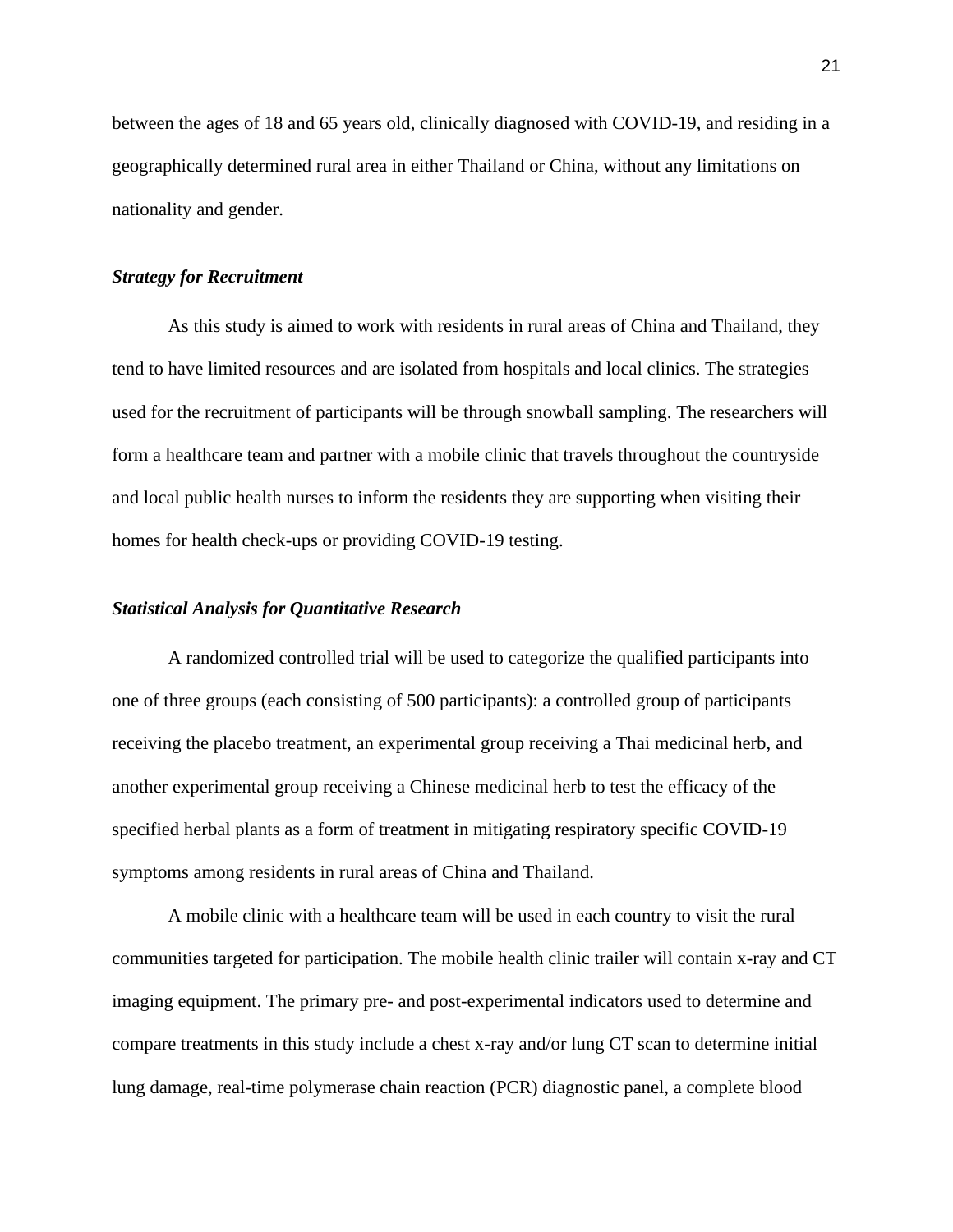count panel, and other laboratory values such as white blood cell count, erythrocyte sedimentation rate, prothrombin time. With data collected from the three groups, an analysis of variance (ANOVA) will be used to compare the statistics obtained. Each arm of the study (Control, Chinese Herb, and Thai Herb) is expected to run from seven to 30 days and participants will be completing a daily survey ranking the intensity of their dyspnea, pain, and tiredness on a numerical rating scale of 0 to 10 (ordinal data) to be analyzed using ANOVA.

## <span id="page-22-0"></span>*Content Analysis for Qualitative Research*

Pre- and post-study semi-structured interviews through focus groups (5-8 participants) will be conducted by researchers working directly with this experiment to document the participant's own experiences, biases, and concerns. Before the interviews, participants will be asked for consent to use information obtained and transcribed into a transcript to be included as study data. Examples of the questions to be included in the interview are as follows:

- 1. Where is the closest clinic or hospital located? How many minutes away is the site?
- 2. What do you call this "health change" (i.e. the COVID-19 pandemic)?
- 3. How would members of your culture treat this condition (i.e. treat symptoms related to the virus)?
- 4. What symptoms are you feeling and how long have you been experiencing them?
- 5. How has your experience with the use of herbal and medicinal plants compared to your usual practices?

<span id="page-22-1"></span>In terms of the content analysis for qualitative research, the researchers will search for similar words and phrases throughout all of the focus groups to be organized into categories and subunits to identify common themes (Fain, 2021, pg. 212).

## **Conclusion**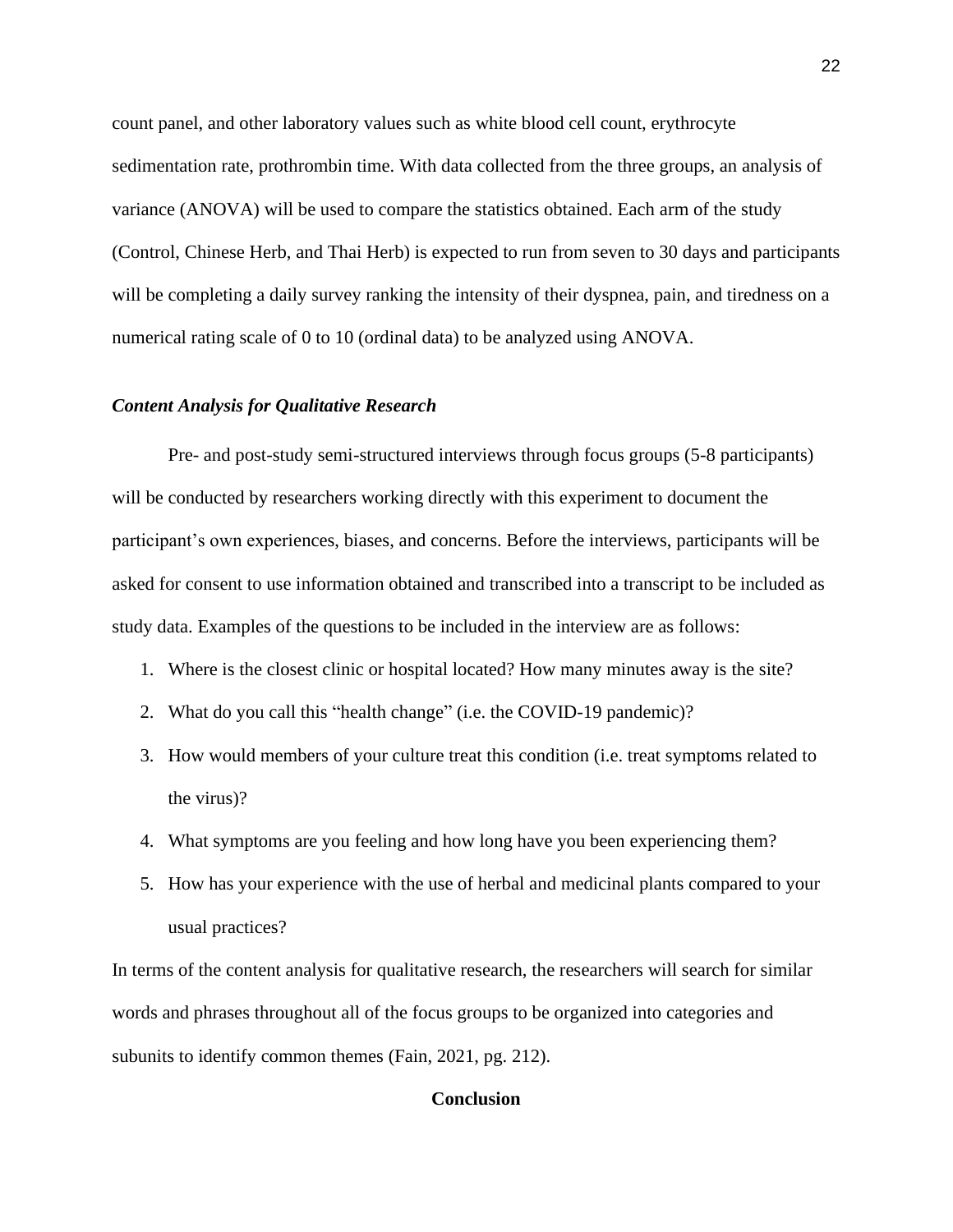The use of native herbal and medicinal plants from China and Thailand as a means of treating community-acquired pneumonia and mitigating mild-to-moderate COVID-19 symptoms are shown to be a safe practice that yields successful results. The seven literature sources provide a foundation for further research that could be the basis of evidence-based practice interventions implemented in medical settings. The proposed research will advance the profession of nursing by understanding the substantial significance of nonpharmacological interventions using herbal and medicinal plants. Implementing this practice in rural areas eliminates the challenges of being isolated and having inaccessible medical resources, while potentially reducing the morbidity and mortality rate of these residents (especially those unvaccinated) which would otherwise lead to rapid health deterioration.

Beyond the knowledge acquired, important next steps in this process would be to determine the safety and efficacy rates of native Thai herbal plants used alongside Western medicine in mitigating COVID-19 symptoms, use of this practice among vulnerable populations such as children, geriatrics population, and pregnant women, and how these medicinal plants will be distributed to those who need them.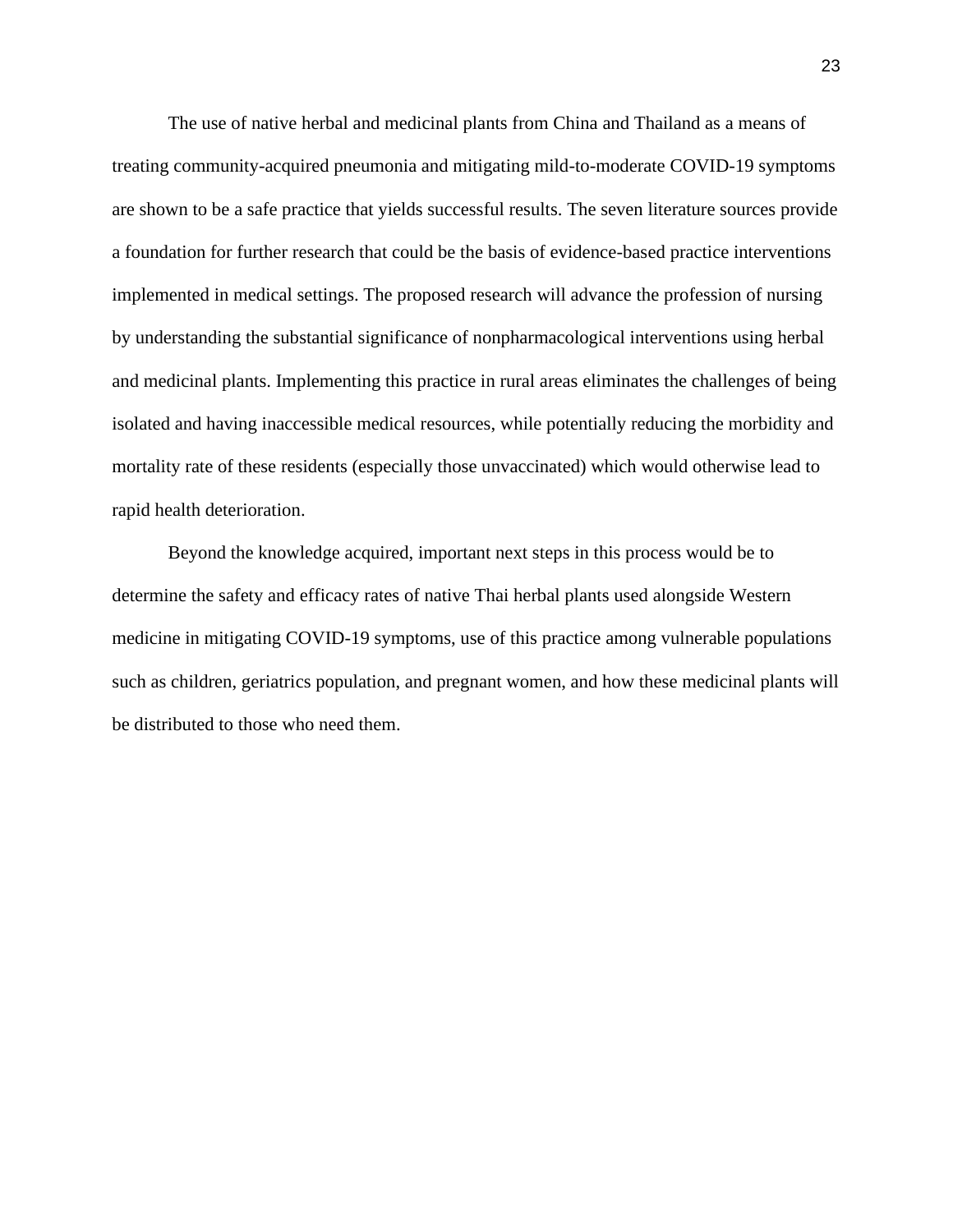## **References**

<span id="page-24-0"></span>Fain, J. A. (2021). Reading, understanding, and applying nursing research (6th Ed.), Philadelphia: F.A. Davis.

Kanjanasirirat, P., Suksatu, A., Manopwisedjaroen, S., Munyoo, B., Tuchinda, P., Jearawuttanakul, K., Seemakhan, S., Charoensutthivarakul, S., Wongtrakoongate, P., Rangkasenee, N., Pitiporn, S., Waranuch, N., Chabang, N., Khemawoot, P., Sa-Ngiamsuntorn, K., Pewkliang, Y., Thongsri, P., Chutipongtanate, S., Hongeng, S., Borwornpinyo, S., … Thitithanyanont, A. (2020). High-content screening of Thai medicinal plants reveals Boesenbergia rotunda extract and its component Panduratin A as anti-SARS-CoV-2 agents. *Scientific reports*, *10*(1), 19963.

[https://doi.org/10.1038/s41598-020-77003-3.](https://doi.org/10.1038/s41598-020-77003-3)

- Kasemsumran, S., Apiwatanapiwat, W., Ngowsuwan, K., & Jungtheerapanich, S. (2021). Rapid selection of *Andrographis paniculata* medicinal plant materials based on major bioactive using near-infrared spectroscopy. *Chemicke zvesti*, 1–12. Advance online publication. <https://doi.org/10.1007/s11696-021-01746-0>
- Liu, M., Gao, Y., Yuan, Y., Yang, K., Shi, S., Zhang, J., & Tian, J. (2020). Efficacy and Safety of Integrated Traditional Chinese and Western Medicine for Corona Virus Disease 2019 (COVID-19): a systematic review and meta-analysis. *Pharmacological research*, *158*, 104896. <https://doi.org/10.1016/j.phrs.2020.104896>

National Research Council (US) Committee to Update Science, Medicine, and Animals. Science, Medicine, and Animals. Washington (DC): National Academies Press (US); 2004. <https://doi.org/10.17226/10733>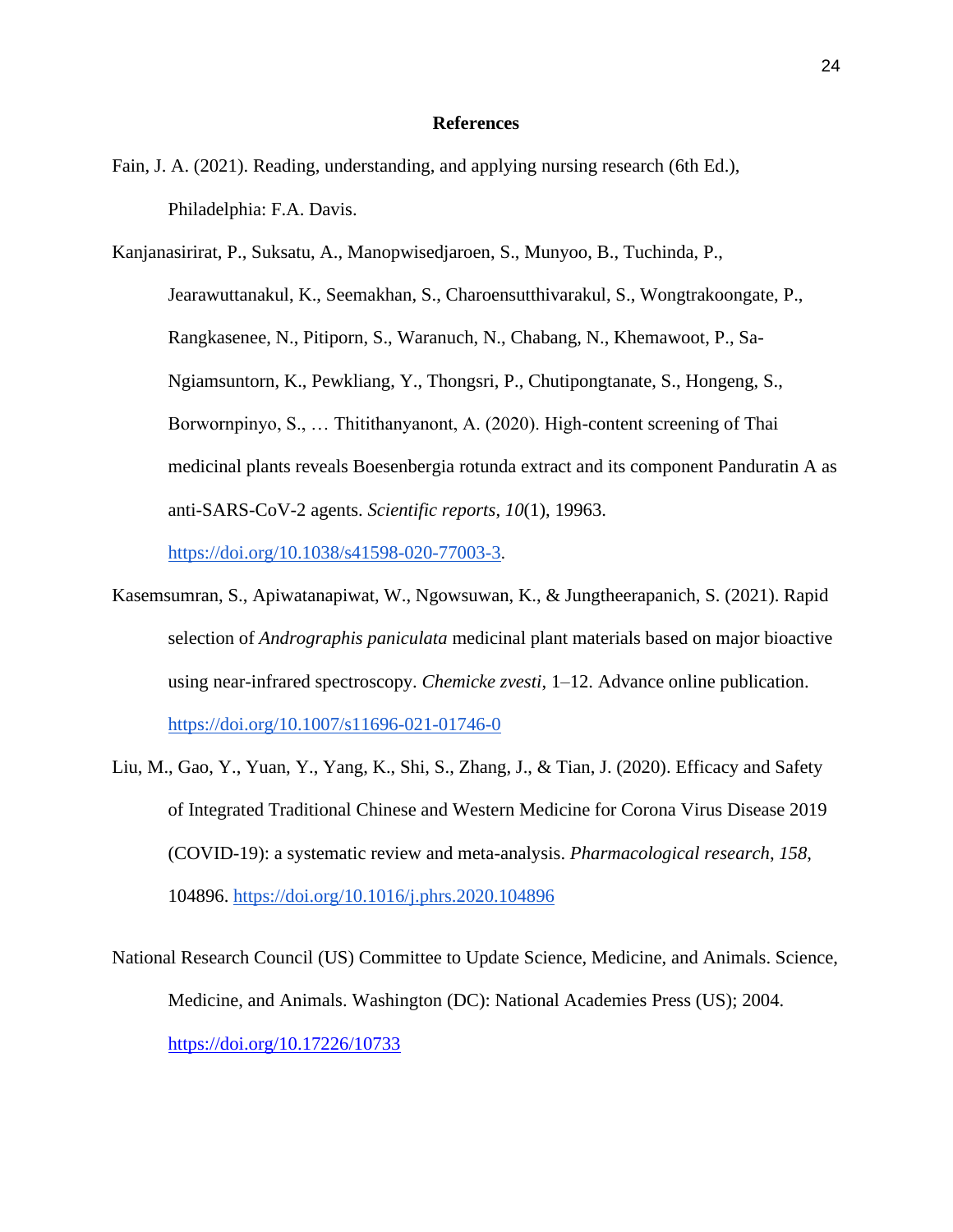- Phumthum, M., Nguanchoo, V., & Balslev, H. (2021). Medicinal Plants Used for Treating Mild Covid-19 Symptoms Among Thai Karen and Hmong. *Frontiers in pharmacology*, *12*, 699897. <https://doi.org/10.3389/fphar.2021.699897>
- Segre J. A. (2013). What does it take to satisfy Koch's postulates two centuries later? Microbial genomics and Propionibacteria acnes. *The Journal of investigative dermatology*, *133*(9), 2141–2142. <https://doi.org/10.1038/jid.2013.260>
- Wen, L., Zhou, Z., Jiang, D., & Huang, K. (2020). *Zhonghua wei zhong bing ji jiu yi xue*, *32*(4), 426–429.<https://doi.org/10.3760/cma.j.cn121430-20200406-00386>
- World Health Organization. (n.d.). *China: WHO coronavirus disease (covid-19) dashboard with vaccination data*. World Health Organization. Retrieved October 19, 2021, from [https://covid19.who.int/region/wpro/country/cn.](https://covid19.who.int/region/wpro/country/cn)
- World Health Organization. (n.d.). *Thailand: WHO coronavirus disease (covid-19) dashboard with vaccination data*. World Health Organization. Retrieved October 18, 2021, from [https://covid19.who.int/region/searo/country/th.](https://covid19.who.int/region/searo/country/th)
- Xiong, X., Wang, P., Su, K., Cho, W. C., & Xing, Y. (2020). Chinese herbal medicine for coronavirus disease 2019: A systematic review and meta-analysis. *Pharmacological research*, *160*, 105056. <https://doi.org/10.1016/j.phrs.2020.105056>
- Zheng, R., Wang, H., Liu, Z., Wang, X., Li, J., Lei, X., Fan, Y., Liu, S., Feng, Z., & Shang, H. (2019). A real-world study on adverse drug reactions to Xuebijing injection: hospital intensive monitoring based on 93 hospitals (31,913 cases). *Annals of translational medicine*, *7*(6), 117. <https://doi.org/10.21037/atm.2018.09.26>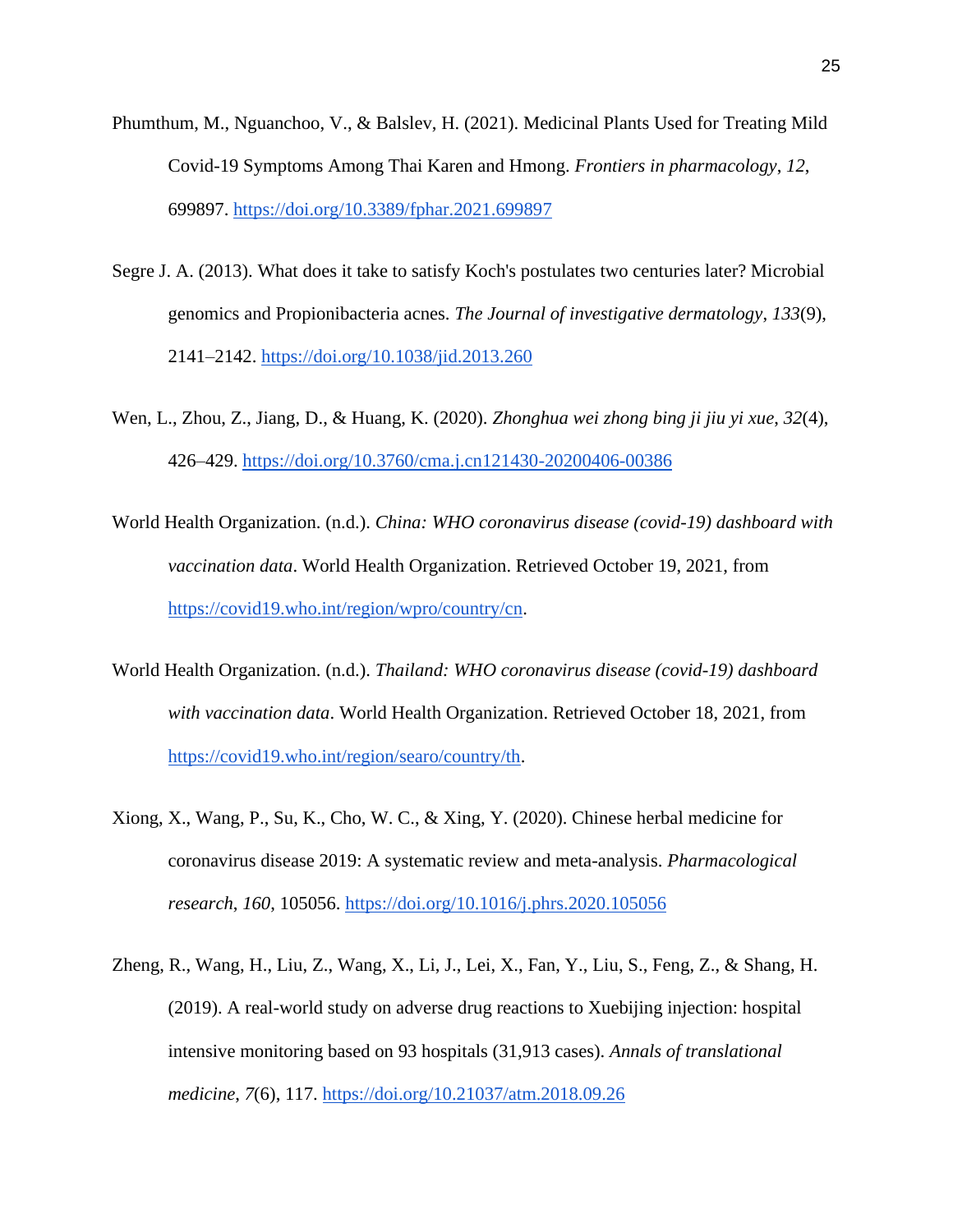<span id="page-26-0"></span>

| <b>Authors/Citation</b> | Purpose/Objective    | Sample - Population         | <b>Study Design</b>    | <b>Study Methods</b>   | <b>Major Finding(s)</b> | <b>Strengths</b>      | Limitations            |
|-------------------------|----------------------|-----------------------------|------------------------|------------------------|-------------------------|-----------------------|------------------------|
|                         | of Study             | of interest, sample<br>size |                        |                        |                         |                       |                        |
|                         | The purpose of their | Their sample tested         | Quantitative-          | From the 122 Thai      | Panduratin A            | The results from      | The authors stated     |
| Kanjanasirirat, P.,     | study was to develop | 122 Thai medicinal          | Experimental           | medicinal plants,      | (extracted B.           | their study were      | that the rapid spread  |
| Suksatu, A.,            | a high-content       | plants and their            | Research uses two      | three plants (extracts | rotunda) has            | thoroughly            | of COVID-19, "it has   |
| Manopwisedjaroen,       | screening for        | efficacy in                 | approaches: pre-       | and purified           | inhibitory effects      | performed and         | prompted us to         |
| S., Munyoo, B.,         | potential antiviral  | suppressing SARS-           | entry and post-        | compounds) were        | against SARS-CoV-2      | collected as they     | develop, for the first |
| Tuchinda, P.,           | plants using the     | CoV-2 infectivity.          | infectious treatments. | chosen to be tested    | infection during the    | measured the          | time, a high-content   |
| Jearawuttanakul, K.,    | SARS-CoV-2           |                             |                        | further for their      | pre-entry and post-     | outcome of the        | screening platform"    |
| Seemakhan, S.,          | nucleoprotein        |                             | Pre-entry approach:    | antiviral properties.  | infection phases.       | chosen medicinal      | which has only been    |
| Charoensutthivarakul    | detection in Vero E6 |                             | The natural extracts   | From the extracts,     | Treatments involving    | plants through two    | used with their study  |
| , S.,                   | cells by measuring   |                             | were pre-incubated     | two-fold cell          | Panduratin A and B.     | ways: dose-response   | indicating a possible  |
| Wongtrakoongate,        | the amount of plaque |                             | with the virus before  | dilutions were added   | rotunda extract         | relationship and      | lack of credibility    |
| P., Rangkasenee, N.,    | reduction assay and  |                             | inoculation of the     | into a cell culture    | successfully            | plaque assay          | behind their           |
| Pitiporn, S.,           | dose-response        |                             | concoction with the    | after two hours of     | suppressed viral        | reduction.            | discovery.             |
| Waranuch, N.,           | analysis which       |                             | cells.                 | viral adsorption and   | growth in human         |                       |                        |
| Chabang, N.,            | indicated the viral  |                             |                        | the cell culture       | airway epithelial       | A large study sample  |                        |
| Khemawoot, P., Sa-      | suppression.         |                             | Post-infectious:       | remained for 48        | cells.                  | of 122 potential      |                        |
| Ngiamsuntorn, K.,       |                      |                             | Natural extracts were  | hours. The cells were  |                         | medicinal plants to   |                        |
| Pewkliang, Y.,          |                      |                             | introduced to the cell | then stained with      |                         | be tested was studied |                        |
| Thongsri, P.,           |                      |                             | culture after viral    | anti-SARS-CoV NP       |                         | in preparation for    |                        |
| Chutipongtanate, S.,    |                      |                             | infection and          | mAB and Alexa          |                         | their study.          |                        |
| Hongeng, S.,            |                      |                             | throughout the         | Fluor 488-labeled      |                         |                       |                        |
| Borwornpinyo, S.,       |                      |                             | experiment.            | secondary antibody     |                         | Besides testing the   |                        |
| Thitithanyanont, A.     |                      |                             |                        | to be observed for     |                         | impact of B. rotunda  |                        |
| $(2020)$ . High-content |                      |                             |                        | their dose-response    |                         | extract and the       |                        |
| screening of Thai       |                      |                             |                        | relationship.          |                         | panduratin A on the   |                        |
| medicinal plants        |                      |                             |                        |                        |                         | post-infection phase, |                        |
| reveals Boesenbergia    |                      |                             |                        |                        |                         | they expanded the     |                        |
| rotunda extract and     |                      |                             |                        |                        |                         | study and tested      |                        |
| its component           |                      |                             |                        |                        |                         | whether the two       |                        |

## **Appendix A: Literature Review Table**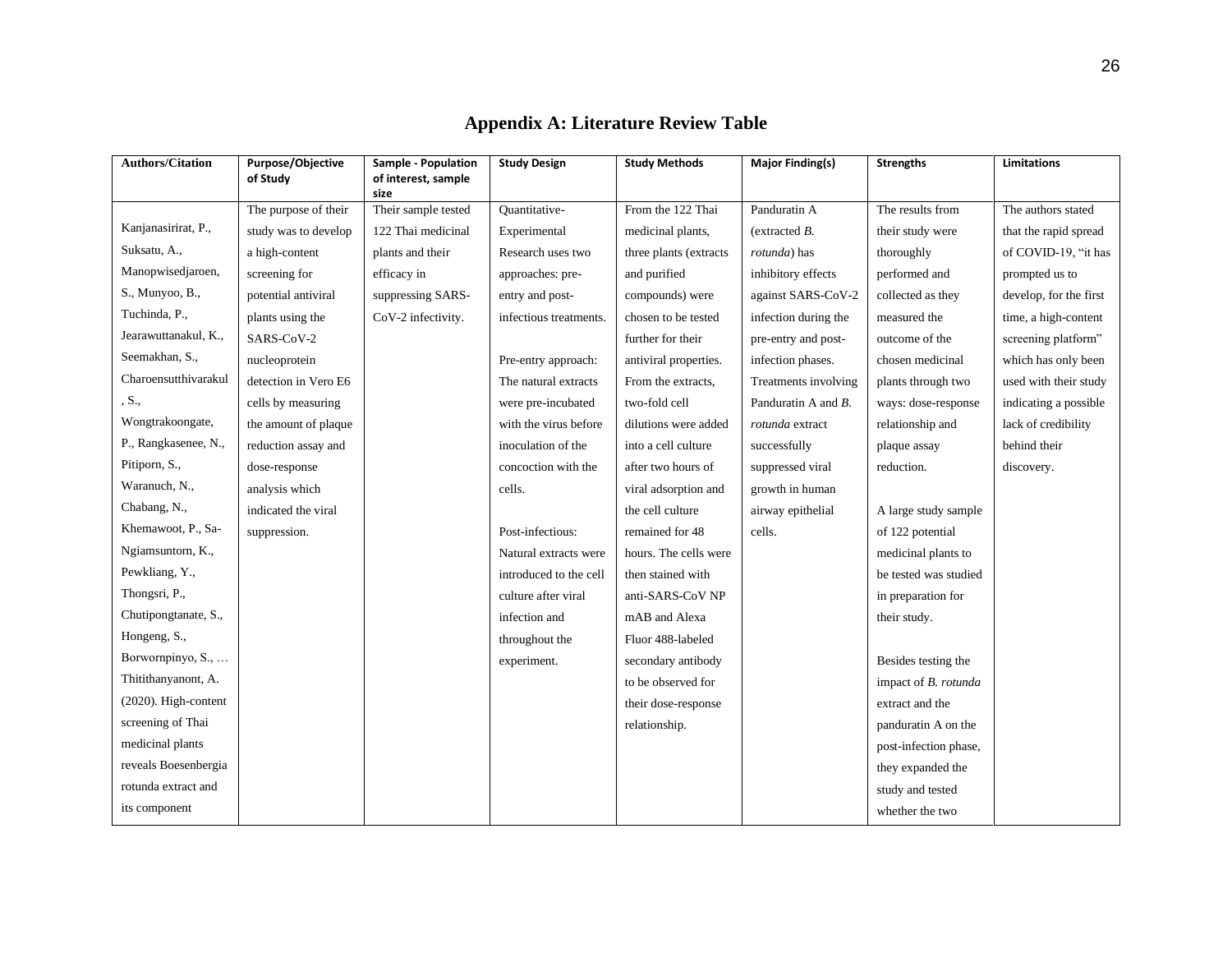| <b>Authors/Citation</b> | Purpose/Objective<br>of Study | <b>Sample - Population</b><br>of interest, sample | <b>Study Design</b> | <b>Study Methods</b>  | <b>Major Finding(s)</b> | <b>Strengths</b>       | Limitations            |
|-------------------------|-------------------------------|---------------------------------------------------|---------------------|-----------------------|-------------------------|------------------------|------------------------|
|                         |                               | size                                              |                     |                       |                         |                        |                        |
| Panduratin A as anti-   |                               |                                                   |                     |                       |                         | components would       |                        |
| SARS-CoV-2 agents.      |                               |                                                   |                     |                       |                         | have an effect on      |                        |
| Scientific reports,     |                               |                                                   |                     |                       |                         | pre-entry treatment    |                        |
| $10(1)$ , 19963.        |                               |                                                   |                     |                       |                         | which also showed      |                        |
| https://doi.org/10.103  |                               |                                                   |                     |                       |                         | successful results.    |                        |
| 8/s41598-020-77003-     |                               |                                                   |                     |                       |                         |                        |                        |
| <u>3</u> .              |                               |                                                   |                     |                       |                         |                        |                        |
|                         |                               |                                                   |                     |                       |                         |                        |                        |
| Kasemsumran, S.,        | Determining the               | The Andrographis                                  | Quantitative study- | This quantitative     | Commercial samples      | Their study consisted  | A limited amount of    |
| Apiwatanapiwat, W.,     | efficacy of                   | paniculate plant was                              | experimental        | study to identify the | from the study may      | of a large sample size | research was           |
| Ngowsuwan, K., &        | Andrographis                  | used for this study.                              | research            | effectiveness of the  | have been harvested     | of 120 plant samples.  | performed and          |
| Jungtheerapanich, S.    | paniculate medicinal          |                                                   |                     | Andrographis          | during the vegetative   |                        | gained as the          |
| (2021). Rapid           | plant on antiviral            | For this study, 170                               |                     | paniculate plant was  | period, but not more    | The NIR technique      | duration needed to     |
| selection of            | activity against              | samples of the plant                              |                     | carried out using     | than 50% of the         | can be used when       | run these samples      |
| Andrographis            | SARS-CoV-2.                   | were obtained over                                |                     | near-infrared         | flowering.              | running a sample as    | took hours to weeks    |
| paniculata medicinal    |                               | two years which                                   |                     | spectroscopy.         |                         | it does not require    | to finalize, some of   |
| plant materials based   |                               | were categorized into                             |                     |                       | The leaves had the      | the sample to be       | their samples were     |
| on major bioactive      |                               | four groups: aerial,                              |                     | Fresh samples were    | highest yield of AP1    | extracted and does     | destroyed due to the   |
| using near-infrared     |                               | stems, leaves, and                                |                     | made into a powder    | whereas the leaf and    | not run the risk of    | use of chemical        |
| spectroscopy.           |                               | stems mixed with                                  |                     | form being dried at   | arterial parts          | destroying or          | substances and were    |
| Chemicke zvesti, 1-     |                               | leaves. The samples                               |                     | 50 degrees Celsius    | contained the highest   | tampering with the     | costly due to the      |
| 12. Advance online      |                               | were collected from                               |                     | over a period of ten  | amount of AP3.          | sample either.         | extensive types of     |
| publication.            |                               | ten provinces of                                  |                     | hours and then        |                         |                        | equipment needed to    |
| https://doi.org/10.100  |                               | Thailand: Bangkok,                                |                     | mechanically          | The Partial Least       |                        | successfully run their |
| 7/s11696-021-01746-     |                               | Nakhon Pathom,                                    |                     | grinded. Each of the  | Squares-                |                        | samples.               |
| $\overline{0}$          |                               | Nonthaburi,                                       |                     | powdered samples      | Discriminant            |                        |                        |
|                         |                               | Prajeenburi,                                      |                     | was then placed into  | Analysis method         |                        | Difficulty             |
|                         |                               | Phetchaburi,                                      |                     | their respective test | (PLS-DA) showed         |                        | distinguishing the     |
|                         |                               | Phetchabun,                                       |                     | tube for a near-      | success in classifying  |                        | parts of the plants    |
|                         |                               | Mahasarakham,                                     |                     | infrared              | results in none and     |                        | after thorough         |
|                         |                               |                                                   |                     | spectrophotometer.    | pretreatment patients.  |                        | grinding prompted      |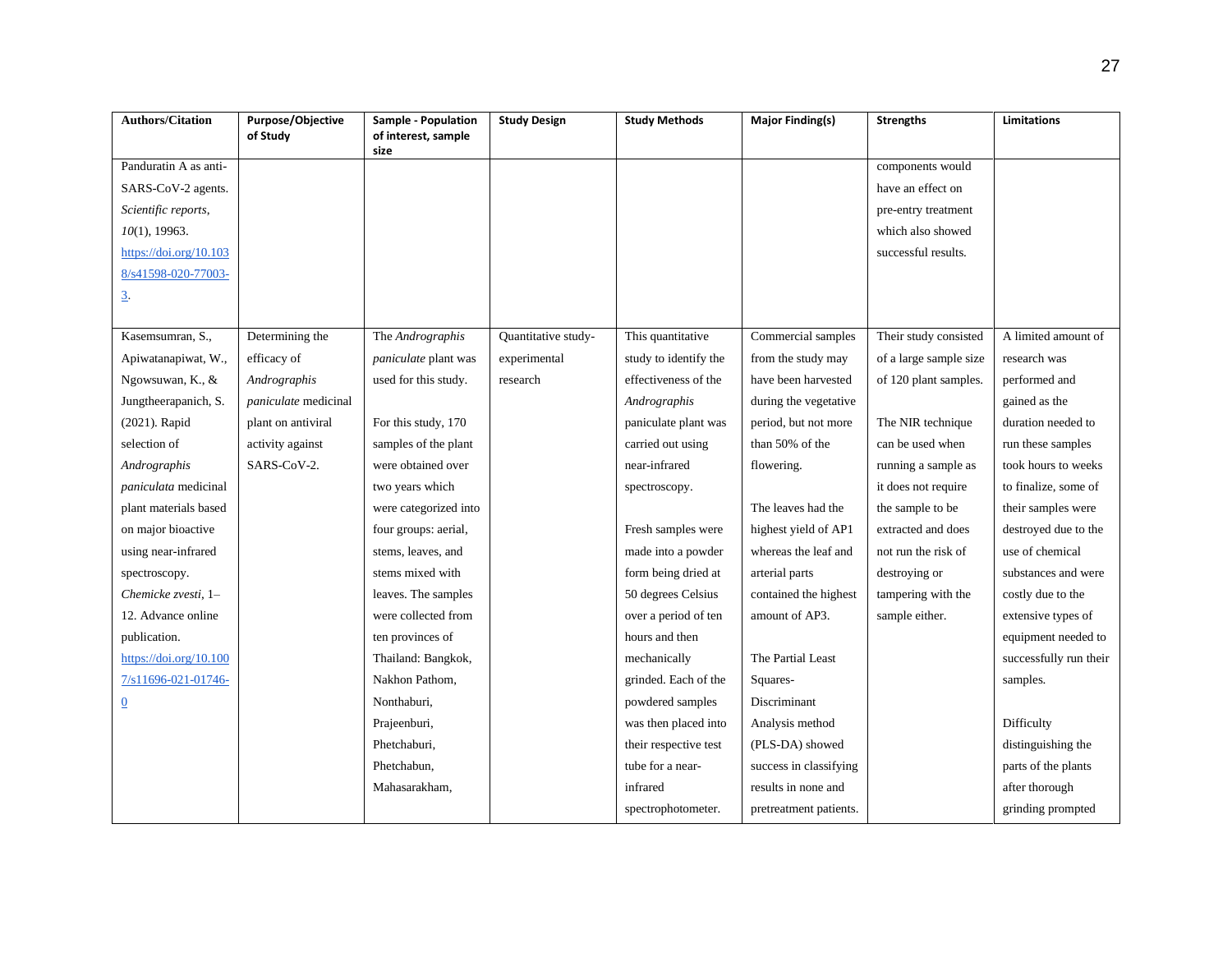| <b>Authors/Citation</b>    | Purpose/Objective<br>of Study | <b>Sample - Population</b><br>of interest, sample | <b>Study Design</b> | <b>Study Methods</b>   | Major Finding(s)        | <b>Strengths</b>        | Limitations             |
|----------------------------|-------------------------------|---------------------------------------------------|---------------------|------------------------|-------------------------|-------------------------|-------------------------|
|                            |                               | size                                              |                     |                        |                         |                         |                         |
|                            |                               | Suphanburi, and Sa                                |                     |                        |                         |                         | the researchers to      |
|                            |                               | Kaeo.                                             |                     |                        | The leaf of the plant   |                         | create a method to      |
|                            |                               |                                                   |                     |                        | yielded the highest     |                         | quantify the contents   |
|                            |                               |                                                   |                     |                        | content of bioactive    |                         | with the NIR            |
|                            |                               |                                                   |                     |                        | compounds.              |                         | spectroscopy            |
|                            |                               |                                                   |                     |                        |                         |                         | method.                 |
|                            | The purpose of this           | For this study, a total                           | Quantitative        |                        | In terms of             | To obtain the most      | This study is the       |
| Liu, M., Gao, Y.,          | study is to determine         | of 982 participants                               | experimental        | From their intensive   | quantitative-wise, the  | relevant and reliable   | beginning of many       |
| Yuan, Y., Yang, K.,        | the efficacy and              | were included in the                              | research performed  | literature review      | risk ratio (RR) was     | information from        | potential research      |
| Shi, S., Zhang, J., &      | safety of using               | control and                                       |                     | search through six     | used for testing        | their literature review | topics regarding        |
| Tian, J. (2020).           | <b>Traditional Chinese</b>    | experimental groups.                              |                     | Chinese and English-   | factors which fell      | search, the authors     | integrated medicine     |
| <b>Efficacy</b> and Safety | Medicine alongside            | The treatment                                     |                     | based databases        | into the dichotomous    | narrowed the articles   | for diagnosed           |
| of Integrated              | Western Medicine              | duration ranged from                              |                     | regarding the use of   | data category of        | used from December      | COVID-19 patients.      |
| <b>Traditional Chinese</b> | for COVID-19                  | 5 to 30 days with an                              |                     | integrated medicine    | having two              | 01, 2019, to March      |                         |
| and Western                | patients also known           | average of 13.55                                  |                     | on COVID-19            | categories of           | 24, 2020, which         | Due to the ranging      |
| Medicine for Corona        | as "integrated                | days.                                             |                     | positive patients, the | outcomes, while the     | marked the discovery    | treatment time          |
| Virus Disease 2019         | medicine".                    |                                                   |                     | researchers narrowed   | weighted mean           | and peak of the         | frames, this could      |
| (COVID-19): a              |                               | Two main                                          |                     | the information down   | difference (WMD)        | spread of the SARS-     | hinder their results as |
| systematic review          |                               | qualifications were                               |                     | to a total of 11       | was used for            | CoV-2 virus.            | the participants did    |
| and meta-analysis.         |                               | created for interested                            |                     | studies. Four of the   | continuous testing      |                         | not receive the         |
| Pharmacological            |                               | participants                                      |                     | studies were           | factors such as the     | Although clinical       | treatment for an        |
| research, 158,             |                               | including having to                               |                     | randomized             | hospital stay which     | symptoms which are      | equal duration of       |
| 104896.                    |                               | be 18 years of age or                             |                     | controlled trials and  | could result in a large | deemed as subjective    | time which could        |
| https://doi.org/10.101     |                               | older and having to                               |                     | seven were case-       | range of outcomes       | data were collected     | have yielded varying    |
| 6/j.phrs.2020.104896       |                               | be diagnosed positive                             |                     | control studies which  | such as a couple of     | from the participants,  | results.                |
|                            |                               | with COVID-19 by                                  |                     | were assessed with     | days to years.          | other objective data    |                         |
|                            |                               | the laboratory.                                   |                     | the Cochrane Risk of   |                         | indicators were         |                         |
|                            |                               |                                                   |                     | Bias tool and          | Participants in the     | included such as        |                         |
|                            |                               |                                                   |                     | Newcastle-Ottawa       | experimental group      | measuring the C-        |                         |
|                            |                               |                                                   |                     | Scale respectively.    | who received the        | reactive protein        |                         |
|                            |                               |                                                   |                     |                        | integrated medicine     | count, white blood      |                         |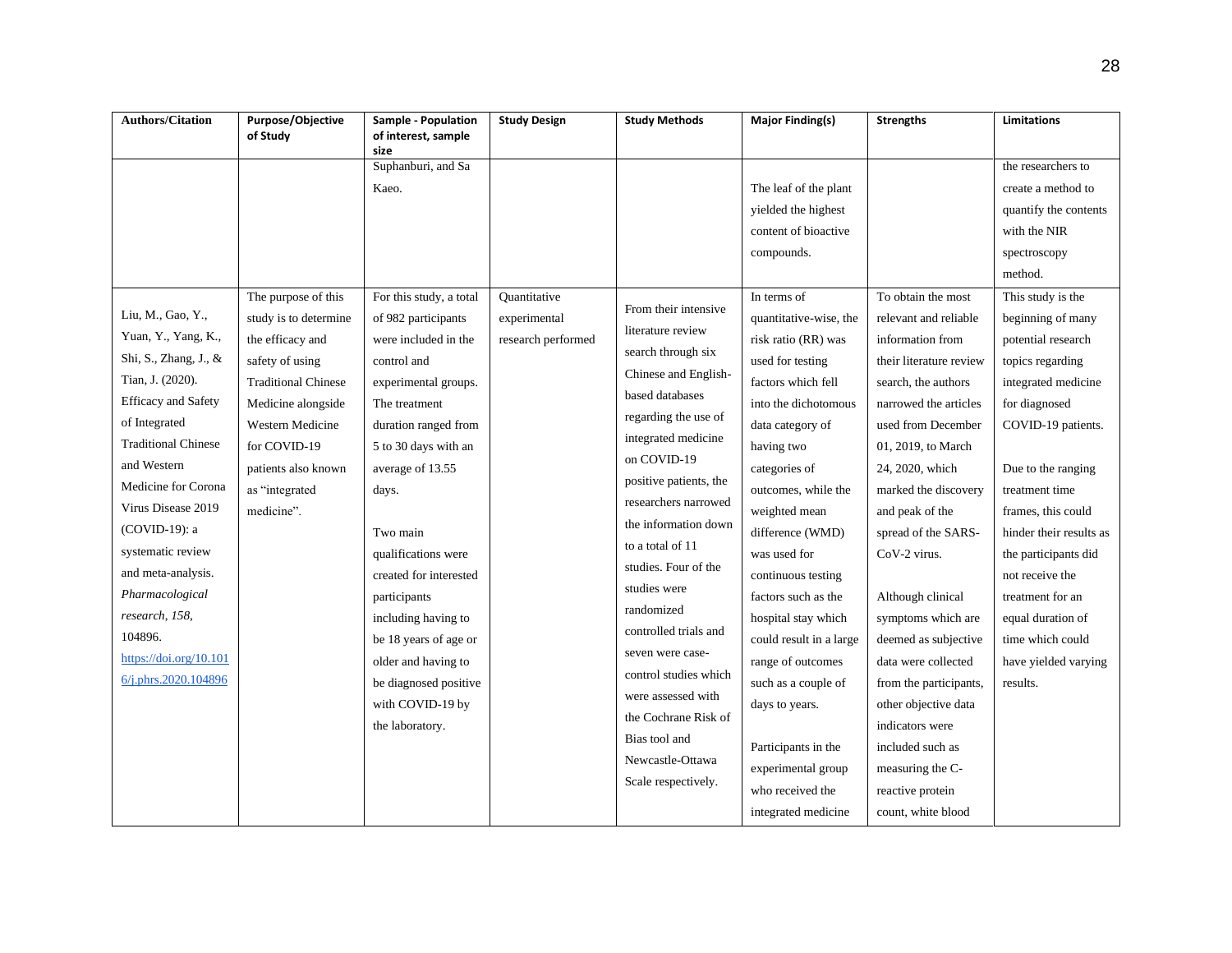| <b>Authors/Citation</b> | <b>Purpose/Objective</b> | Sample - Population | <b>Study Design</b> | <b>Study Methods</b>   | <b>Major Finding(s)</b> | <b>Strengths</b> | Limitations |
|-------------------------|--------------------------|---------------------|---------------------|------------------------|-------------------------|------------------|-------------|
|                         | of Study                 | of interest, sample |                     |                        |                         |                  |             |
|                         |                          | size                |                     |                        | treatment had an        | cell, lymphocyte |             |
|                         |                          |                     |                     |                        | overall better          | percentage, and  |             |
|                         |                          |                     |                     | As for the traditional | outcome than the        | tumor necrosis   |             |
|                         |                          |                     |                     | Chinese medicine       | control group for the   | factor-alpha.    |             |
|                         |                          |                     |                     | used for this trial,   |                         |                  |             |
|                         |                          |                     |                     | this included          | following categories:   |                  |             |
|                         |                          |                     |                     | patented Chinese       | response (RR=           |                  |             |
|                         |                          |                     |                     | medicine such as the   | 1.230), severity        |                  |             |
|                         |                          |                     |                     | Shufeng Jiedu          | illness (RR= $0.350$ ), |                  |             |
|                         |                          |                     |                     | Capsule, Lianhua       | cure (RR=1.604),        |                  |             |
|                         |                          |                     |                     | Qingwen granules as    | and hospital stay rate  |                  |             |
|                         |                          |                     |                     | well as Chinese        | $(WMD = -1.991)$ .      |                  |             |
|                         |                          |                     |                     | medicine compound      |                         |                  |             |
|                         |                          |                     |                     |                        | Moreover, the use of    |                  |             |
|                         |                          |                     |                     | drugs such as the      | integrated medicine     |                  |             |
|                         |                          |                     |                     | QingFei TouXie         | for this particular     |                  |             |
|                         |                          |                     |                     | FuZhengFang.           | group of patients       |                  |             |
|                         |                          |                     |                     | The practices of       | showed the ability to   |                  |             |
|                         |                          |                     |                     | Western medicine       | mitigate symptoms       |                  |             |
|                         |                          |                     |                     | incorporated in this   | of cough, fatigue,      |                  |             |
|                         |                          |                     |                     | study include          | anorexia, fever,        |                  |             |
|                         |                          |                     |                     | respiratory assisted   | fatigue time, chest     |                  |             |
|                         |                          |                     |                     | ventilation, antiviral | tightness, and          |                  |             |
|                         |                          |                     |                     |                        | expectoration           |                  |             |
|                         |                          |                     |                     | agents such as         | (sputum production      |                  |             |
|                         |                          |                     |                     | lopinavir and abidol,  | from the lungs or       |                  |             |
|                         |                          |                     |                     | supportive care, and   | throat from             |                  |             |
|                         |                          |                     |                     | glucocorticoid         |                         |                  |             |
|                         |                          |                     |                     | therapy primarily to   | coughing).              |                  |             |
|                         |                          |                     |                     | inhibit inflammation.  |                         |                  |             |
|                         |                          |                     |                     | Participants           |                         |                  |             |
|                         |                          |                     |                     |                        |                         |                  |             |
|                         |                          |                     |                     | randomly selected to   |                         |                  |             |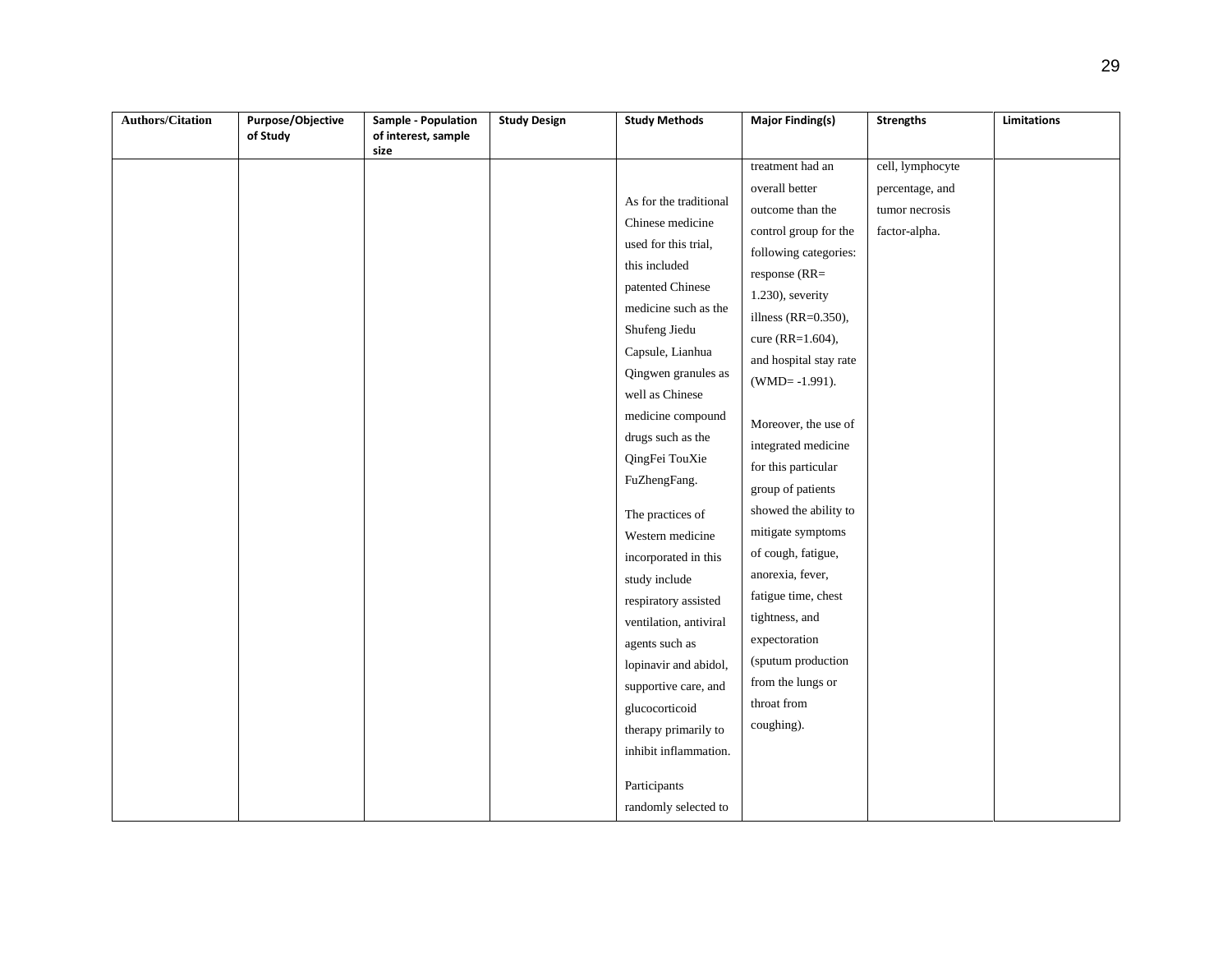| <b>Authors/Citation</b> | <b>Purpose/Objective</b><br>of Study | Sample - Population<br>of interest, sample | <b>Study Design</b>    | <b>Study Methods</b>  | <b>Major Finding(s)</b> | <b>Strengths</b>       | Limitations           |
|-------------------------|--------------------------------------|--------------------------------------------|------------------------|-----------------------|-------------------------|------------------------|-----------------------|
|                         |                                      | size                                       |                        |                       |                         |                        |                       |
|                         |                                      |                                            |                        | be included in the    |                         |                        |                       |
|                         |                                      |                                            |                        | control group         |                         |                        |                       |
|                         |                                      |                                            |                        | received only         |                         |                        |                       |
|                         |                                      |                                            |                        | modern Western        |                         |                        |                       |
|                         |                                      |                                            |                        | treatments for        |                         |                        |                       |
|                         |                                      |                                            |                        | COVID-19              |                         |                        |                       |
|                         |                                      |                                            |                        | symptoms, while the   |                         |                        |                       |
|                         |                                      |                                            |                        | experimental group    |                         |                        |                       |
|                         |                                      |                                            |                        | received the          |                         |                        |                       |
|                         |                                      |                                            |                        | integrated medicine   |                         |                        |                       |
|                         |                                      |                                            |                        | practice of           |                         |                        |                       |
|                         |                                      |                                            |                        | combining TCM and     |                         |                        |                       |
|                         |                                      |                                            |                        | Western medicine.     |                         |                        |                       |
|                         | The purpose of this                  | A total of 491 plant                       | Literature review and  |                       | From the medicinal      | Because the authors    | When performing       |
| Phumthum, M.,           | study is to identify                 | species were                               | qualitative study      | The study was         | plants identified in    | used articles in their | field interviews,     |
| Nguanchoo, V., &        | which medicinal                      | identified by both the                     | performed.             | conducted through     | their study, fever was  | literature review      | when asking           |
| Balslev, H. (2021).     | plants commonly                      | Thai Karen and                             |                        | literature reviews as | the most commonly       | which dated back to    | regarding signs and   |
| <b>Medicinal Plants</b> | used by the Thai                     | Hmong communities                          | Sixteen key            | well as field         | treated symptom,        | 1999, they decided to  | symptoms of mild      |
| Used for Treating       | Karen and Hmong                      | to alleviate                               | respondents with       | interviews of the     | then cough, diarrhea,   | obtain more relevant   | COVID-19, this is     |
| Mild Covid-19           | community can also                   | symptoms of cough,                         | roles as local healers | residents in the Thai | muscle pain, skin       | data about mild        | subjective data being |
| <b>Symptoms Among</b>   | be used to treat mild                | diarrhea, sore throat,                     | in the communities     | Karen and Hmong       | rash, headache, then    | symptoms in the        | obtained as everyone  |
| Thai Karen and          | symptoms of                          | headache, and a rash                       | primarily using        | communities with      | sore throat (in that    | Hmong and Karen        | may have their        |
| Hmong. Frontiers in     | COVID-19.                            | which are labeled as                       | medicinal plants       | mild COVID-19         | order).                 | community in 2020.     | definition of their   |
| pharmacology, 12,       |                                      | mild symptoms by                           | were interviewed and   | symptoms.             |                         | They used both         | condition             |
| 699897.                 |                                      | the WHO.                                   | obtained others        |                       | Treatment of            | previously published   | "improving,           |
| https://doi.org/10.338  |                                      |                                            | through a snowball     |                       | conjunctivitis          | data and their data to | stabilizing, or       |
| 9/fphar.2021.699897     |                                      | Information                                | sampling.              |                       | received the lowest     | strengthen the use of  | worsening."           |
|                         |                                      | regarding the use of                       |                        |                       | reports among the       | medicinal plants in    |                       |
|                         |                                      | ethnobotany was also                       |                        |                       | Hmong and Karen         | mitigating the mild    | The researchers and   |
|                         |                                      | obtained through                           |                        |                       | communities.            | COVID-19               | authors only          |
|                         |                                      | literature review                          |                        |                       |                         | symptoms.              | identified medicinal  |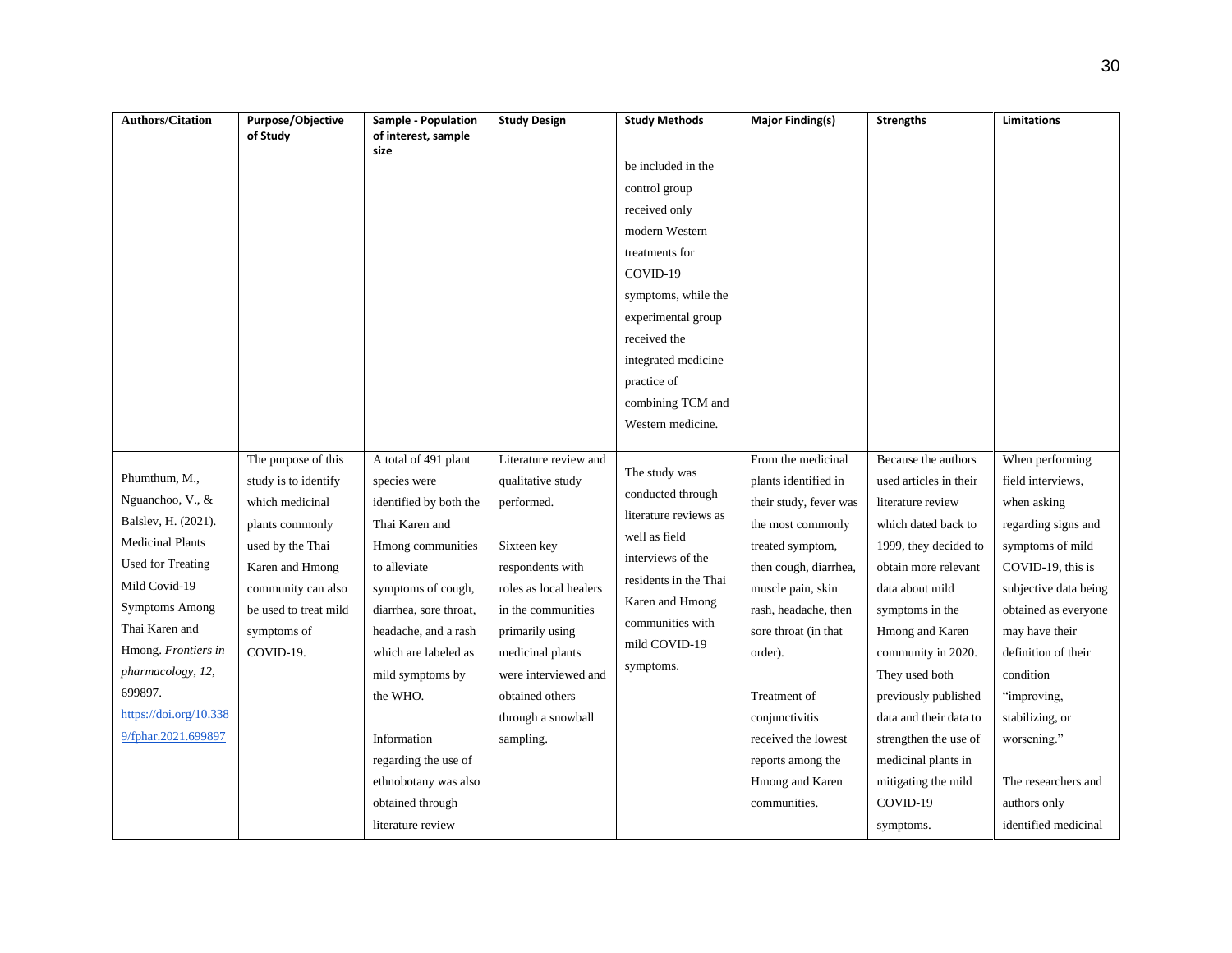| <b>Authors/Citation</b> | Purpose/Objective     | Sample - Population         | <b>Study Design</b>   | <b>Study Methods</b>                   | <b>Major Finding(s)</b>                | <b>Strengths</b>       | Limitations           |
|-------------------------|-----------------------|-----------------------------|-----------------------|----------------------------------------|----------------------------------------|------------------------|-----------------------|
|                         | of Study              | of interest, sample<br>size |                       |                                        |                                        |                        |                       |
|                         |                       | from thirty-one             |                       |                                        |                                        |                        | plants which were     |
|                         |                       | Karen and nineteen          |                       |                                        |                                        |                        | used to treat fever,  |
|                         |                       | Hmong villages as           |                       |                                        |                                        |                        | cough, diarrhea,      |
|                         |                       | well as six new             |                       |                                        |                                        |                        | muscle pain, rash,    |
|                         |                       | Hmong villages as           |                       |                                        |                                        |                        | headache,             |
|                         |                       | well as 1230 overall        |                       |                                        |                                        |                        | conjunctivitis, and   |
|                         |                       | respondents (675            |                       |                                        |                                        |                        | sore throat, meaning  |
|                         |                       | Hmong and 555               |                       |                                        |                                        |                        | other mild COVID-     |
|                         |                       | Karen residents).           |                       |                                        |                                        |                        | 19 sign and           |
|                         |                       |                             |                       |                                        |                                        |                        | symptoms (such as     |
|                         |                       |                             |                       |                                        |                                        |                        | respiratory)          |
|                         |                       |                             |                       |                                        |                                        |                        | identified by the     |
|                         |                       |                             |                       |                                        |                                        |                        | WHO were not          |
|                         |                       |                             |                       |                                        |                                        |                        | included in their     |
|                         |                       |                             |                       |                                        |                                        |                        | study.                |
|                         | Determine the         | Sixty clinically            | Quantitative research |                                        | Across the three                       | Participants           | The study did not     |
| Wen, L., Zhou, Z.,      | efficacy of Xuebijing | diagnosed COVID-            | study                 | The sixty participants                 | groups after the                       | receiving the          | indicate the results  |
| Jiang, D., & Huang,     | injections in severe  | 19 patients in severe       |                       | were evenly divided                    | treatment period was                   |                        | (improved) by         |
| K. (2020). Zhonghua     | COVID-19 patients     | conditions were             |                       | into three groups,<br>each with twenty | completed, a                           | Xuebijing 100mL        | category and rather   |
| wei zhong bing ji jiu   | (controlled, 50mL,    | admitted to the             |                       | participants, of those                 | decrease in C-                         | injection had more     | in a manner which     |
| yi xue, 32(4), 426-     | and 100mL dosages).   | Changsha Public             |                       | who received the                       | reactive protein and                   | significantly          | talks about all three |
| 429.                    |                       | <b>Health Treatment</b>     |                       | routine protocol and                   | erythrocyte                            | improved results in    | groups.               |
| https://doi.org/10.376  |                       | Center in Changsha,         |                       | treatment for                          | sedimentation rate                     |                        |                       |
| 0/cma.j.cn121430-       |                       | China between               |                       | COVID-19,                              | was observed, while                    | the laboratory         |                       |
| 20200406-00386          |                       | January and March           |                       | Xuebijing 50mL                         | the lymphocyte and<br>white blood cell | indicators mentioned   |                       |
|                         |                       | 2020                        |                       | injection, and                         | count increased.                       | above as well as their |                       |
|                         |                       |                             |                       | Xuebijing 100mL                        |                                        | <b>APACHE II score</b> |                       |
|                         |                       |                             |                       | injections.                            |                                        | which was lower        |                       |
|                         |                       |                             |                       |                                        |                                        | than the control and   |                       |
|                         |                       |                             |                       |                                        |                                        |                        |                       |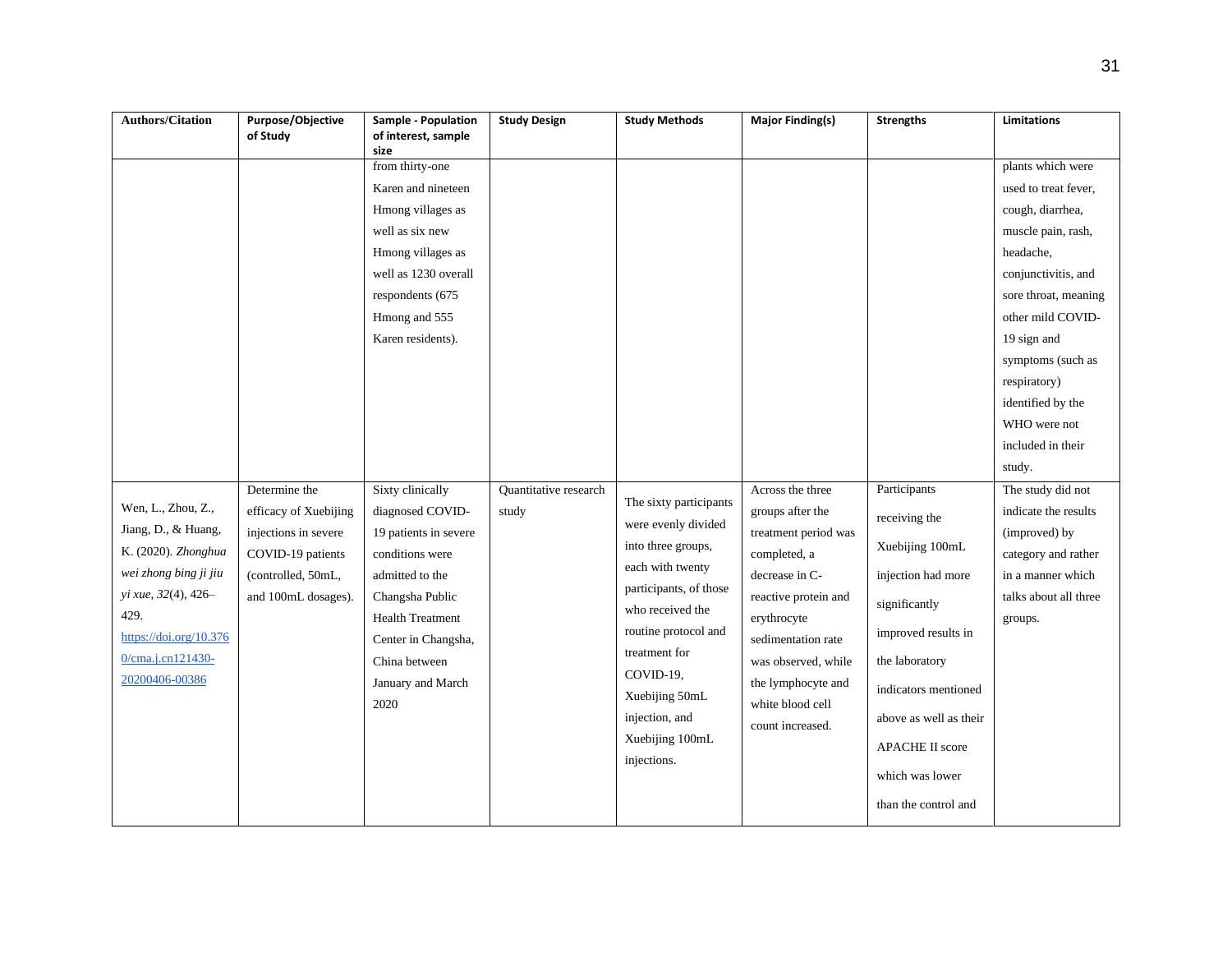| <b>Authors/Citation</b> | Purpose/Objective<br>of Study | Sample - Population<br>of interest, sample | <b>Study Design</b>  | <b>Study Methods</b>  | <b>Major Finding(s)</b> | <b>Strengths</b>          | Limitations         |
|-------------------------|-------------------------------|--------------------------------------------|----------------------|-----------------------|-------------------------|---------------------------|---------------------|
|                         |                               | size                                       |                      |                       |                         |                           |                     |
|                         |                               |                                            |                      | The study was         |                         | Xuebijing 50mL            |                     |
|                         |                               |                                            |                      | conducted over seven  |                         | participants.             |                     |
|                         |                               |                                            |                      | days, with those in   |                         |                           |                     |
|                         |                               |                                            |                      | the experimental      |                         |                           |                     |
|                         |                               |                                            |                      | group receiving their |                         |                           |                     |
|                         |                               |                                            |                      | respective dosage of  |                         |                           |                     |
|                         |                               |                                            |                      | Xuebijing injection   |                         |                           |                     |
|                         |                               |                                            |                      | twice a day.          |                         |                           |                     |
|                         |                               |                                            |                      |                       |                         |                           |                     |
| Xiong, X., Wang, P.,    | This systematic               | A total of eighteen                        | A quantitative study | The study was         | the risk reduction      | <b>Experiment results</b> | This study is the   |
| Su, K., Cho, W. C.,     | review and meta-              | randomized                                 | was performed        | conducted in the      | rate was compared       | success was               | beginning of many   |
|                         | analysis depict the           | controlled trials were                     |                      | manner of a           | between the CHM         | measured in the form      | potential research  |
| & Xing, Y. (2020).      | use of traditional            | run with a total of                        |                      | quantitative study of | (experimental) and      | of a lung CT as well      | topics regarding    |
| Chinese herbal          | Chinese medicine, in          | 2,275 participants                         |                      | a randomized          | CWM (controlled)        | as other measures         | integrated medicine |
| medicine for            | particular Chinese            | throughout China.                          |                      | controlled trial with | groups which            | such as clinical          | for diagnosed       |
| coronavirus disease     | herbal medicine, to           | The only                                   |                      | two groups: the       | showed significant      | symptoms,                 | COVID-19 patients.  |
| 2019: A systematic      | treat COVID-19                | qualification                              |                      | control group         | improvement in          | inflammatory              |                     |
| review and meta-        | positive patients in          | requiredt to be a                          |                      | receiving             | cough among 240         | markers                   |                     |
| analysis.               | mainland China.               | participant in their                       |                      | conventional          | CHM and 182 CWM         |                           |                     |
| Pharmacological         |                               | study is to be                             |                      | Western medicine      | participants of an RR   |                           |                     |
| research, 160,          |                               | diagnosed with                             |                      | and/or a combination  | value of 1.50, fever    |                           |                     |
| 105056.                 |                               | COVID-19 without                           |                      | of Chinese herbal     | being significantly     |                           |                     |
| https://doi.org/10.101  |                               | any limitations on                         |                      | medicine placebo      | reduced within 433      |                           |                     |
| 6/j.phrs.2020.105056    |                               | nationality, gender,                       |                      | while the treatment   | patients with a         |                           |                     |
|                         |                               | and age.                                   |                      | (experimental) group  | weight mean             |                           |                     |
|                         |                               |                                            |                      | was treated by        | difference of -0.60,    |                           |                     |
|                         |                               |                                            |                      | Chinese herbal        | fatigue reduction       |                           |                     |
|                         |                               |                                            |                      | medicine and/or       | among 167 patients      |                           |                     |
|                         |                               |                                            |                      | alongside             | in CHM and 140 in       |                           |                     |
|                         |                               |                                            |                      | conventional          | CWM with a RR           |                           |                     |
|                         |                               |                                            |                      | Western medicine.     | value of 1.73, TCM      |                           |                     |
|                         |                               |                                            |                      |                       | syndrome reduction      |                           |                     |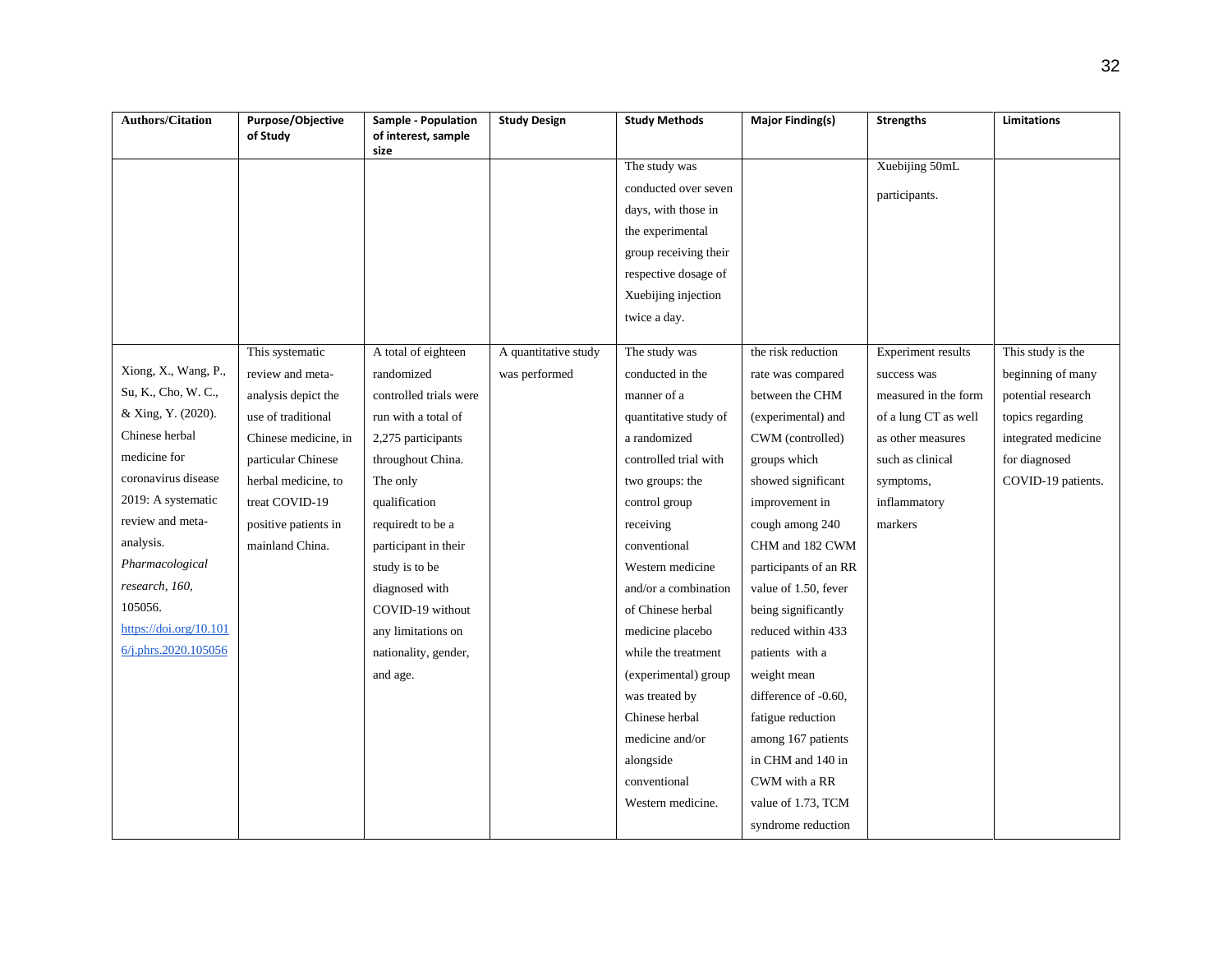| <b>Authors/Citation</b>      | Purpose/Objective<br>of Study | <b>Sample - Population</b><br>of interest, sample | <b>Study Design</b>     | <b>Study Methods</b>    | <b>Major Finding(s)</b>            | <b>Strengths</b>         | <b>Limitations</b>      |
|------------------------------|-------------------------------|---------------------------------------------------|-------------------------|-------------------------|------------------------------------|--------------------------|-------------------------|
|                              |                               | size                                              |                         |                         | within 141 CHM                     |                          |                         |
|                              |                               |                                                   |                         |                         |                                    |                          |                         |
|                              |                               |                                                   |                         |                         | participants with a<br>weight mean |                          |                         |
|                              |                               |                                                   |                         |                         | difference of -6.60                |                          |                         |
|                              |                               |                                                   |                         |                         |                                    |                          |                         |
| Zheng, R., Wang, H.,         | The purpose of this           | The population of                                 | Qualitative (literature | Interventions:          | From various studies,              | There has not been       | Although the            |
| Liu, Z., Wang, X.,           | study is to determine         | interest is those                                 | reviews from various    | Chinese traditional     | there has been                     | any systematic           | Xuebijing injectable    |
| Li, J., Lei, X., Fan,        | the efficacy and              | patients currently                                | databases such as       | medicine injections     | research showing                   | reviews or meta-         | yielded many            |
| Y., Liu, S., Feng, Z.,       | safety level of using         | diagnosed with                                    | PubMed, Wang Fang       | reported in the         | that 34 community-                 | analysis which           | positive results, there |
| & Shang, H. (2019).          | traditional Chinese           | community-acquired                                | Database, and           | guideline, [4] includin | acquired pneumonia                 | compiled                 | has not been any        |
| A real-world study           | medicine injections           | pneumonia.,                                       | Cochran Library) and    | g Xiyanping             | patients treated with              | information              | research on whether     |
| on adverse drug              | on those with                 | regardless of age and                             | quantitative study      | injection, Xuebijing    | Chinese traditional                | regarding the safety     | it is effective on      |
| reactions to                 | community-acquired            | gender.                                           | (randomized             | injection, Reduning     | injectable medicine                | and effectiveness of     | inflammation            |
| Xuebijing injection:         | pneumonia.                    |                                                   | controlled trials and   | injection, Tanreqing    | alongside Western                  | Chinese traditional      | reduction and           |
| hospital intensive           |                               | Although their                                    | nonrandomized           |                         | medicine prior to                  | injectable medicine      | negative                |
| monitoring based on          |                               | population                                        | studies)                | injection,              | admission showed                   | for community-           | transformation of       |
| 93 hospitals (31,913         |                               | description seems to                              |                         | Xingnaojing             | better recovery                    | acquired pneumonia       | nucleic acid.           |
| cases). Annals of            |                               | be very broad, they                               |                         | injection, Shenfu       | outcomes.                          | patients.                |                         |
| translational                |                               | narrowed down the                                 |                         | injection, Shengmai     | Additionally, the use              |                          | There were 96 cases     |
| <i>medicine</i> , 7(6), 117. |                               | participants who                                  |                         | injection, and          | of the Xuebijing                   | Their study aims to      | of adverse reactions    |
| https://doi.org/10.210       |                               | would qualify to take                             |                         | Shenmai injection.      | injectable has                     | look at the topic on a   | to the Xuebijing        |
| 37/atm.2018.09.26            |                               | part in this study by                             |                         | 2. Controls: Include    | promoted the                       | holistic level           | injection which         |
|                              |                               | having either of the                              |                         | no treatment,           | absorption of                      | including researching    | equates to 0.3% of      |
|                              |                               | criteria listed. For                              |                         | placebo, or other       | pulmonary lesions                  | the effective rate, all- | the total sample size.  |
|                              |                               | example, to be                                    |                         | active treatment        | and reduced the risk               | cause mortality          |                         |
|                              |                               | declared as a                                     |                         | recommended by the      | of septic shock.                   | clinical recovery        |                         |
|                              |                               | "critically severe                                |                         | guideline.              |                                    | time, and negative       |                         |
|                              |                               | patient" they have to                             |                         |                         |                                    | time of novel            |                         |
|                              |                               | either have one of the                            |                         | 3. Outcomes: We         |                                    | coronavirus nucleic      |                         |
|                              |                               | listed: respiratory                               |                         | provide the following   |                                    | acid which is aimed      |                         |
|                              |                               | failure requiring                                 |                         | results to reflect the  |                                    | to provide               |                         |
|                              |                               | mechanical                                        |                         | efficacy and safety of  |                                    | information for          |                         |